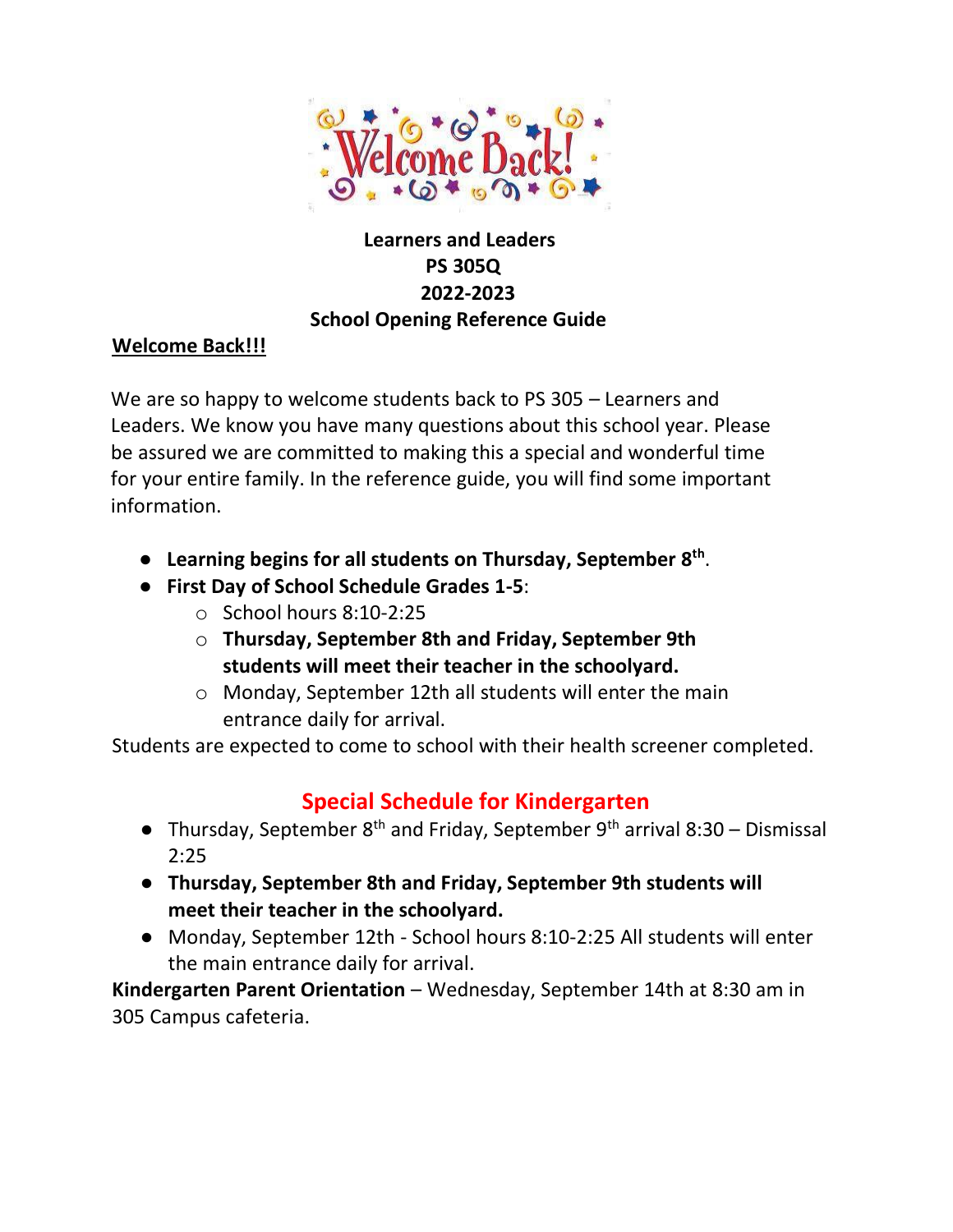# **Special Schedule for 3K and Pre-K**

#### **3K Students:**

- **Thursday, September 8th and Friday, September 9th**
	- $\circ$  Group 1 (Students who last name starts with A-L)
		- $\blacksquare$  Arrival 8:30 Dismissal -9:30
	- $\circ$  Group 2 (Students who last name starts with M-Z)
		- Arrival- 10:00 Dismissal 11:00
- On **Thursday, September 8th**, parents will stay with their child.
- On **Friday, September 9th**, parents will stay with their child.
- On **Monday, September 12th**, All students attend school from 8:30-11:30 Parents will meet with the School Leader and Parent Coordinator, from 10:30-11:30 in the school library.
- On **Tuesday, September 13th** First full day of school.
	- $\circ$  School hours 8:10-2:25

### **Pre-K Students:**

- **Thursday, September 8th and Friday, September 9th**
	- $\circ$  Group 1 (Students who last name starts with A-L)
		- Arrival 8:30 Dismissal -9:30
	- $\circ$  Group 2 (Students who last name starts with M-Z)
		- Arrival- 10:00 Dismissal 11:00
- On **Thursday, September 8th**, parents will stay with their child.
- On **Friday, September 9th**, parents will stay with their child.
- On **Monday, September 12th**, All students attend school from 8:30-11:30
- On **Tuesday, September 13th** First full day of school.
	- o School hours 8:10-2:25
	- o Parents will meet with the School Leader and Parent Coordinator, from 8:30-9:30 in the TRS building cafeteria.

### **COVID Procedures:**

Students with a fever of 100.0 F degrees or higher and/or any COVID-19 symptoms will be placed in the school's Isolation Room. A parent or guardian will be required to pick up the student.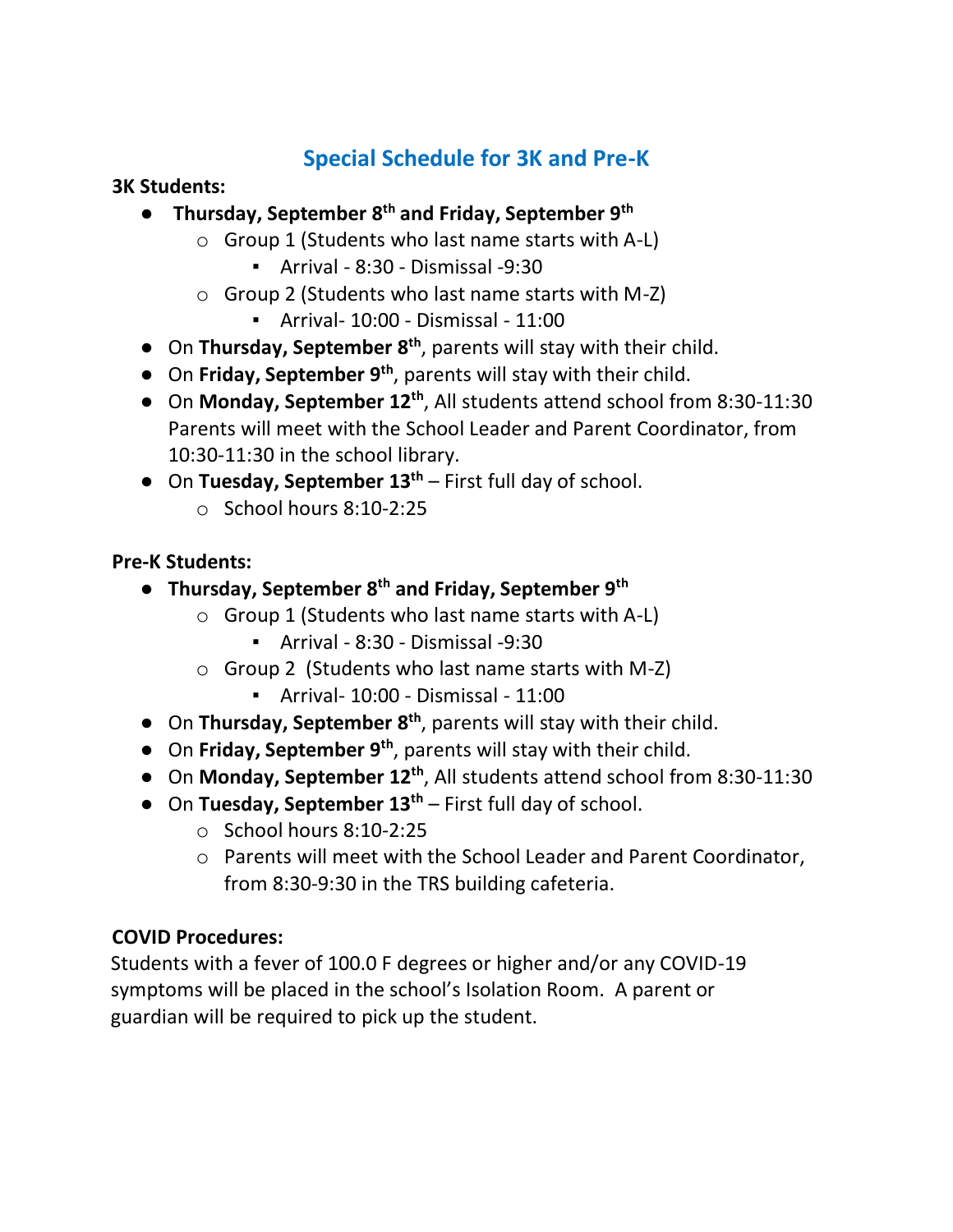#### **Handwashing:**

Handwashing is critical and students will be asked to wash their hands regularly throughout the day. Hand sanitizer will also be provided in all classrooms. Students may bring their own hand sanitizer, but they should not share it with their peers.

Students will be asked to either wash their hands or use hand sanitizer as they enter the classroom in the morning and before they eat lunch.



#### **Arrival and Dismissal**



All students will come in through the main entrance in both the 305 Campus and TRS building: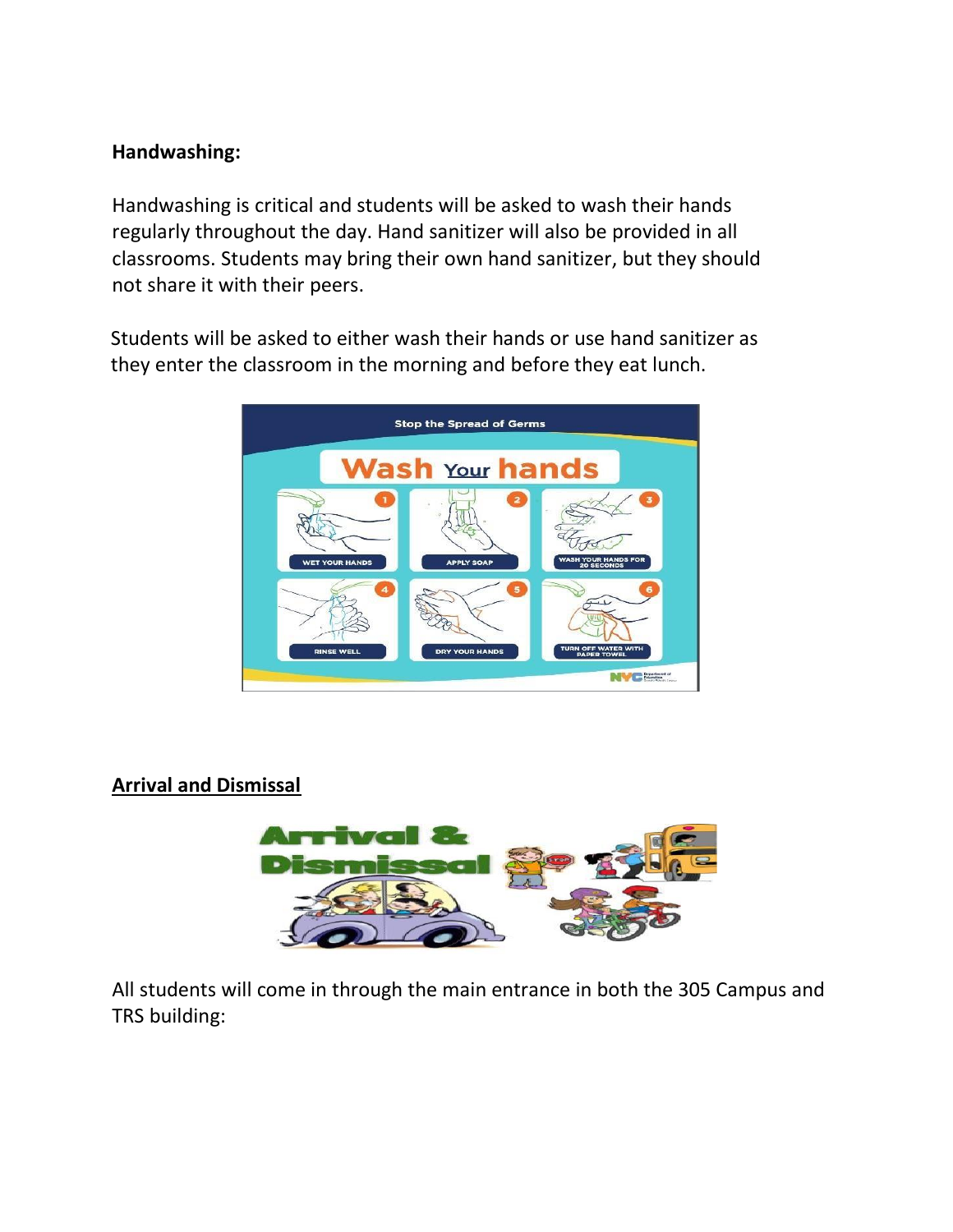| Grade                                  | <b>Arrival Time</b> | Exit                                            |
|----------------------------------------|---------------------|-------------------------------------------------|
| 3K,<br>Kindergarten,<br>Grade 1, Grade | 8:10                | Main Entrance 305 Campus<br>(Seneca Ave) Exit 1 |
| Pre-K, Grade<br>3, Grade 4,<br>Grade 5 | 8:10                | Main Entrance (TRS Building)                    |

### o **Early drop-off will begin at 7:45.**

o We will be checking Daily Health Screeners. It will be your responsibility to come to school with a completed Health Screener. You can show the completed Health Screener in your phone, The Health Screener can be found at Healthscreening.schools.nyc

### **Student Arrival**

### *PS 305 Campus*

Parents in Grades K, 1, and 2 will not be allowed in the building. Please say goodbye to your child at the door.

**One** 3K parent will be allowed to come into the building with their child during arrival on the first day(s)of school.

### *TRS Building*

Parents of students in Grades 3-5 will not be allowed in the building. Please say goodbye to your child at the door.

**One Pre-k** parent will be allowed to come into the building with their child during arrival on the first day(s) of school.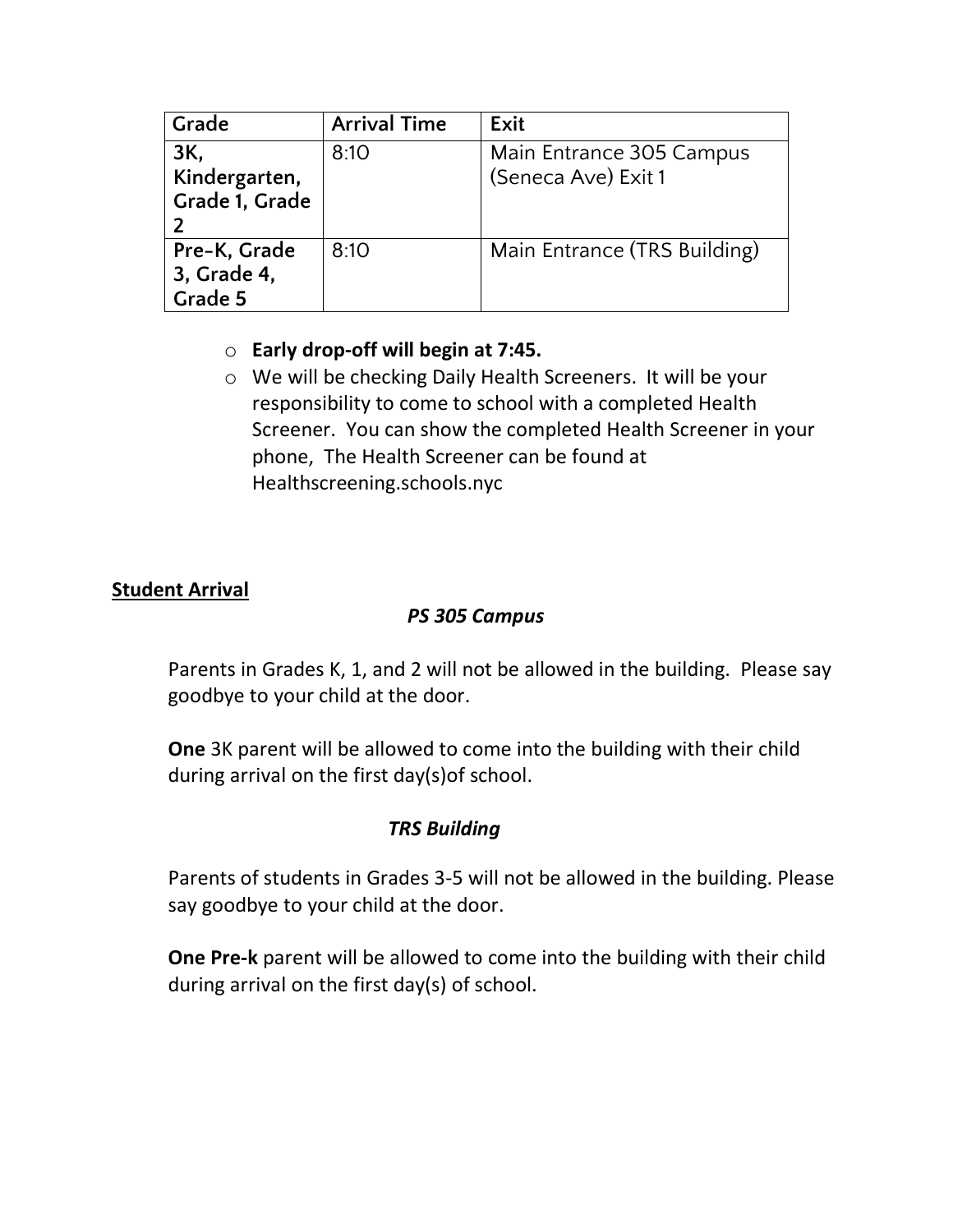

Dismissal times will be staggered as indicated below:

| Grade           | Dismissal<br><b>Time</b> |
|-----------------|--------------------------|
|                 |                          |
| 3K and Pre-K    | 2:20                     |
| Kindergarten    | 2:25                     |
| 1 <sub>st</sub> | 2:25                     |
| 2 <sub>nd</sub> | 2:25                     |
| 3rd             | 2:25                     |
| 4 <sup>th</sup> | 2:28                     |
| 5 <sup>th</sup> | 2:28                     |

All students will be dismissed from the school yard.

Teachers will dismiss one student at a time when they see a parent or authorized person. Please be patient and instruct your child to wait until the teacher sends him/her to meet you.

**PLEASE BE PROMPT AT DISMISSAL**. The best way to ensure safety is to pick up your child promptly at the designated dismissal time. Try to come 5 minutes early. It is safer for you to wait for your child in the school yard than for your child to wait for you.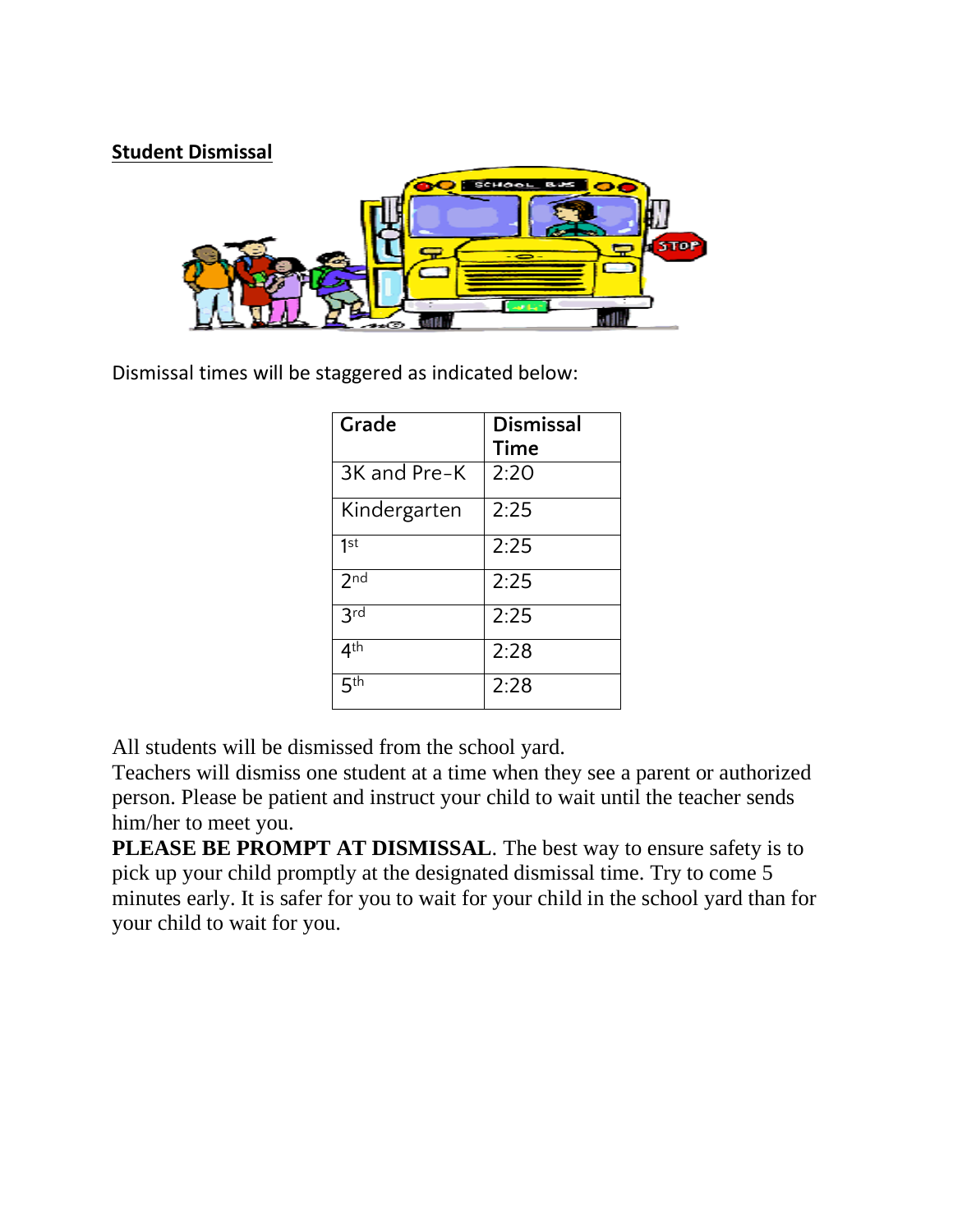### **Early Pick-Up:**



If you need to pick your child up from school, you MUST provide us with a note in the morning stating the time of pick-up. If you forget to send in a note, you MUST call the main office before you arrive at the school. Classroom teachers will have your child ready for you when you arrive. Please remember to bring your Photo ID and proof of vaccination.

#### **Parents/Visitors in the Building:**

It is imperative to keep our students and staff safe. If you need to speak to your child's teacher, please email your child's classroom teacher in order to schedule a call or video conference.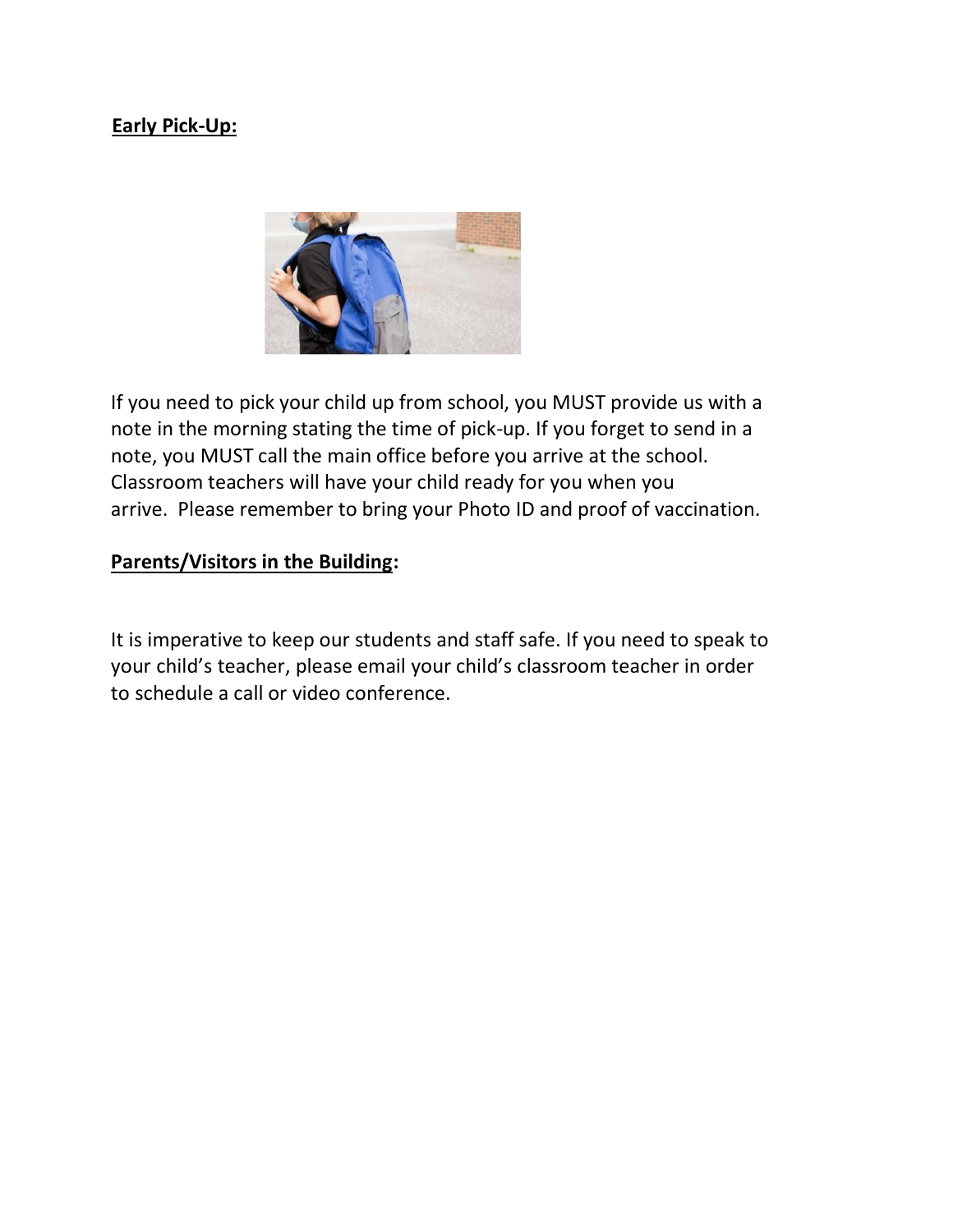**Meal Procedures:**



Students will be required to wash their hands or use hand sanitizer prior to eating any meal. Students may bring in their own hand sanitizer but will not be permitted to share it with their classmates.

#### **BREAKFAST**

Students will be given breakfast in a bag as they enter the school building each morning. Breakfasts will be available at each entrance. Students will eat breakfast in their classrooms during instructional time.

#### **LUNCH**

Lunch will be eaten in the cafeteria for students.

#### **Student Supplies**



• Upon entering their classrooms, students will place their school bags and jackets in the closets.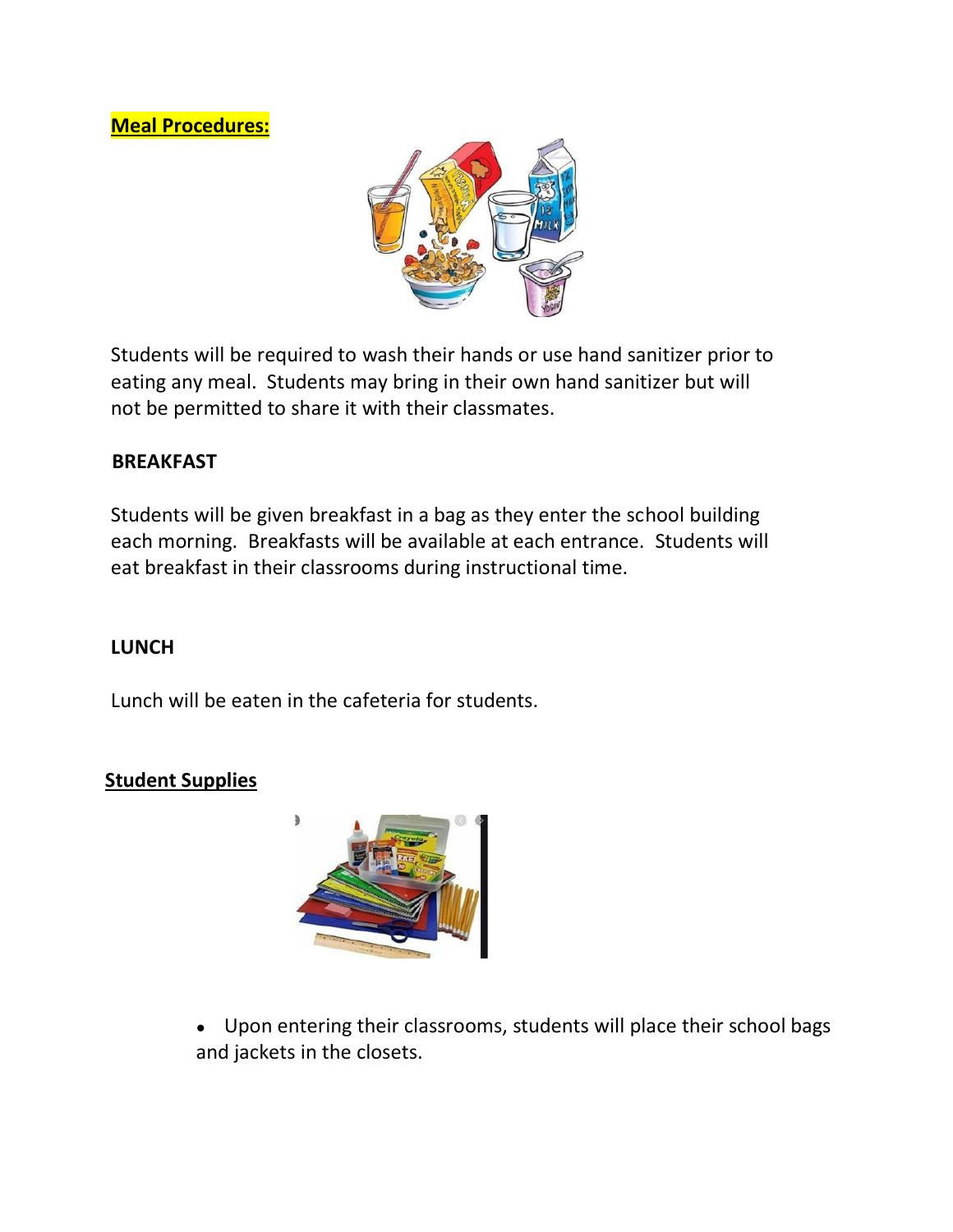- Students should bring their supplies daily. The grade appropriate supple list is available on the website.
- All supplies should be clearly labeled with the child's name and class.

### **Meeting your teacher virtually**



- All students will have an opportunity to meet their teacher and classmates virtually on Tuesday, September  $13<sup>th</sup>$ , Classroom Teacher Times with 6:00pm-6:25pm or 6:30pm- 6:55pm. Out of Classroom Teachers 5:00pm-5:25pm or 5:30pm-5:55pm.
- You will be receiving an email from your child's teacher providing you the link to join.

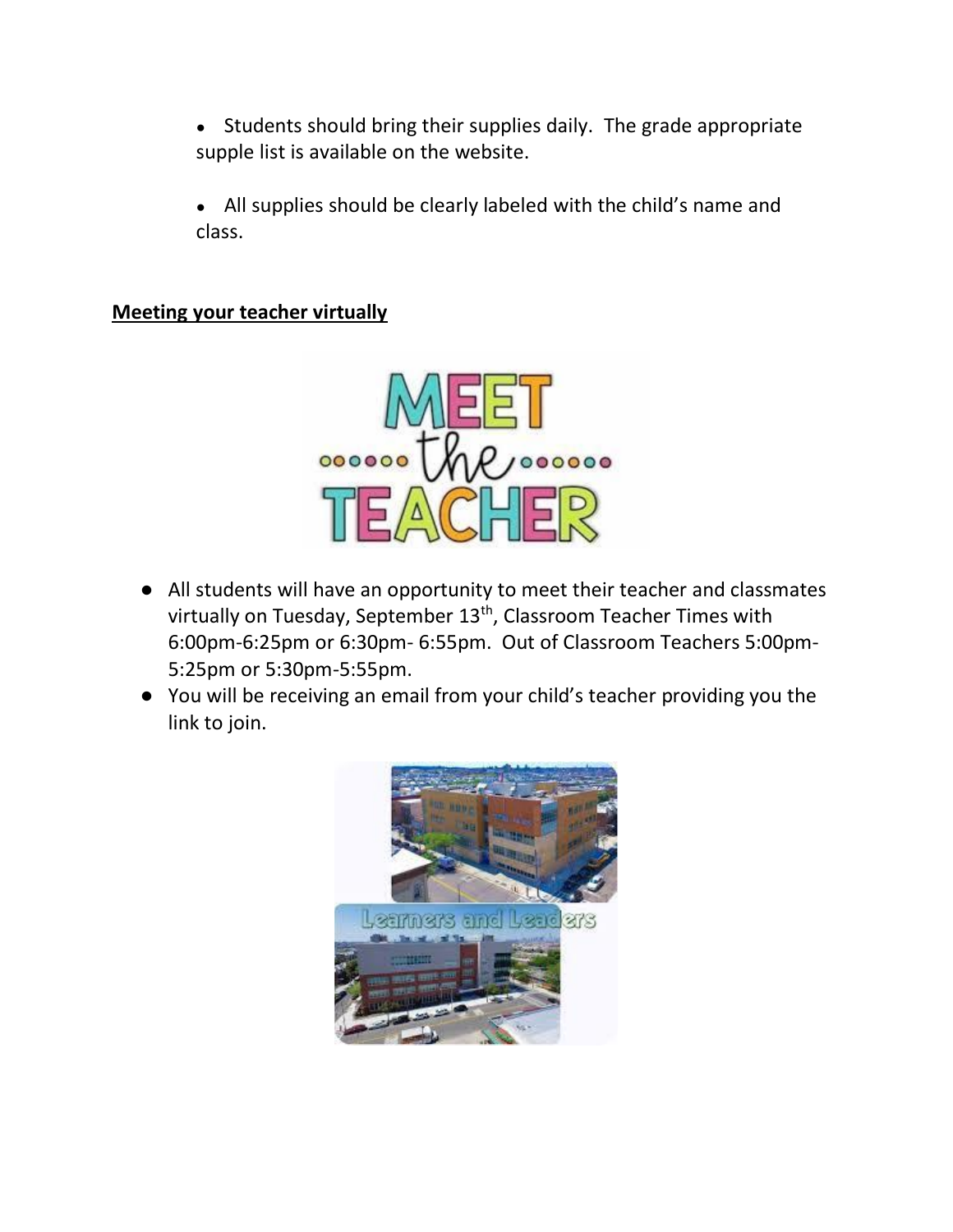#### **CLASS DOJO**

**All communication from the school and teachers will be done through Class DOJO. It is imperative that you sign up to the school account and your child's teacher's account. Please download the application (App).**



**Every post on Class Dojo can be translated with a simple tap by parents into their preferred language. Available on the web, iOS and Android**

Please continue to check out or website at:

<https://www.ps305.com/>



\*\* PLEASE NOTE THAT ALL PROCEDURES AND PROTOCOLS INDICATED IN THIS DOCUMENT ARE SUBJECT TO CHANGES AND REVISIONS IN AN EFFORT TO IMPROVE PRACTICES.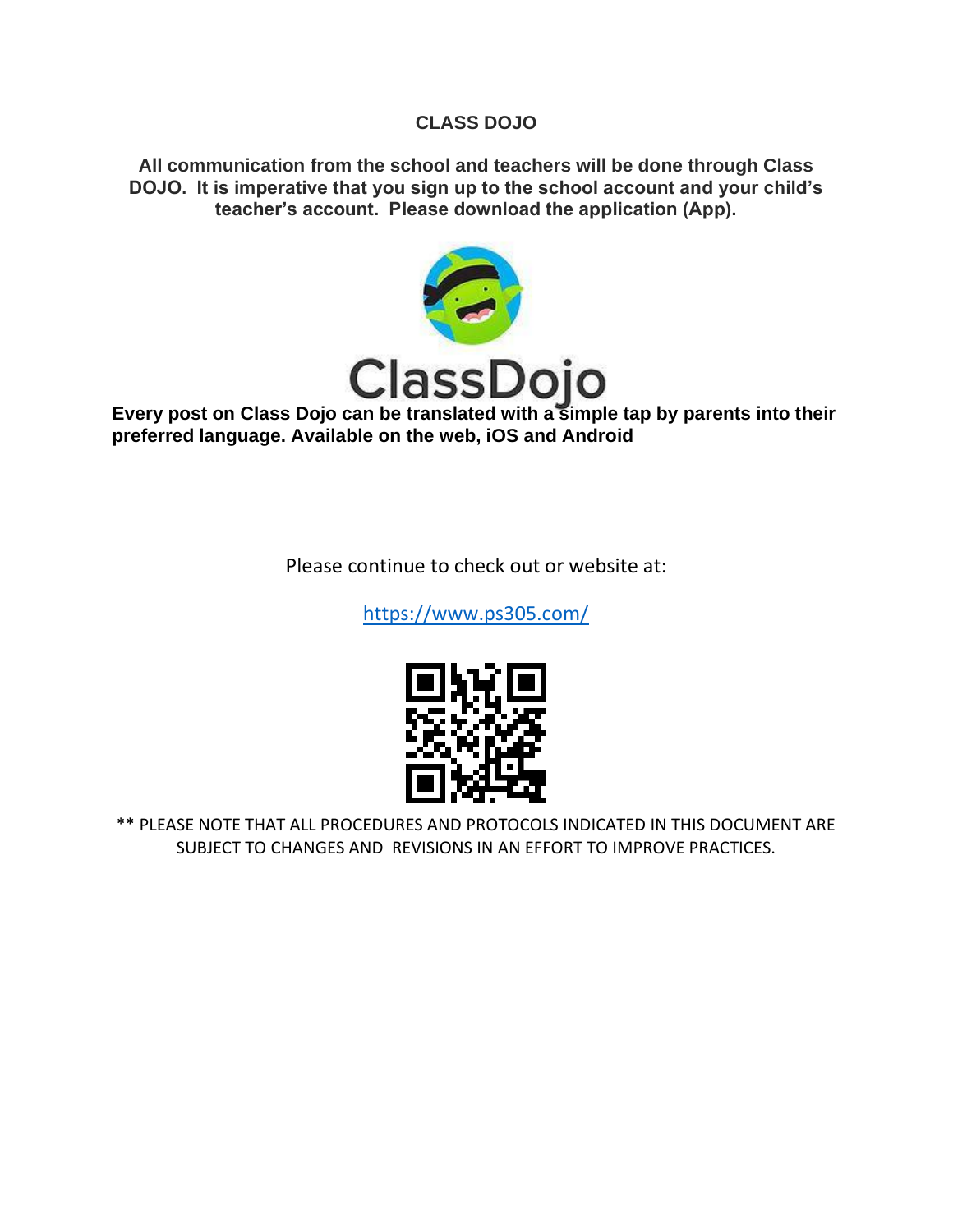

# **Learners and Leaders PS 305Q 2022-2023**

### Guía de referencia para la apertura de la escuela

### **Bienvenido de nuevo!!!**

Estamos muy contentos de dar la bienvenida a los estudiantes a la escuela PS 305: learners and leaders. Sabemos que tiene muchas preguntas sobre este año escolar. Tenga la seguridad de que estamos comprometidos a hacer de este un momento especial y maravilloso para toda su familia. En la guía de referencia, encontrará información importante.

- **El aprendizaje comienza para todos los estudiantes el jueves 8 de septiembre.**
- **Horario del primer día de clases Grados 1-5:**
- Horario escolar 8:10-2:25
- **El jueves 8 y viernes 9 de septiembre los estudiantes se reunirán con su maestro en el patio de la escuela.**
- El lunes 12 de septiembre, todos los estudiantes ingresarán por la entrada principal todos los días para su llegada.

Se espera que los estudiantes vengan a la escuela con su evaluador de salud completado.

# **Horario especial para jardín de infantes**

- **Jueves 8 y viernes 9 de septiembre**
- Llegada 8:30 Salida 2:25
- El jueves 8 y viernes 9 de septiembre los estudiantes se reunirán con su maestro en el patio de la escuela.
- Lunes, 12 de septiembre Horario escolar 8:10-2:25 Todos los estudiantes ingresarán por la entrada principal todos los días para su llegada.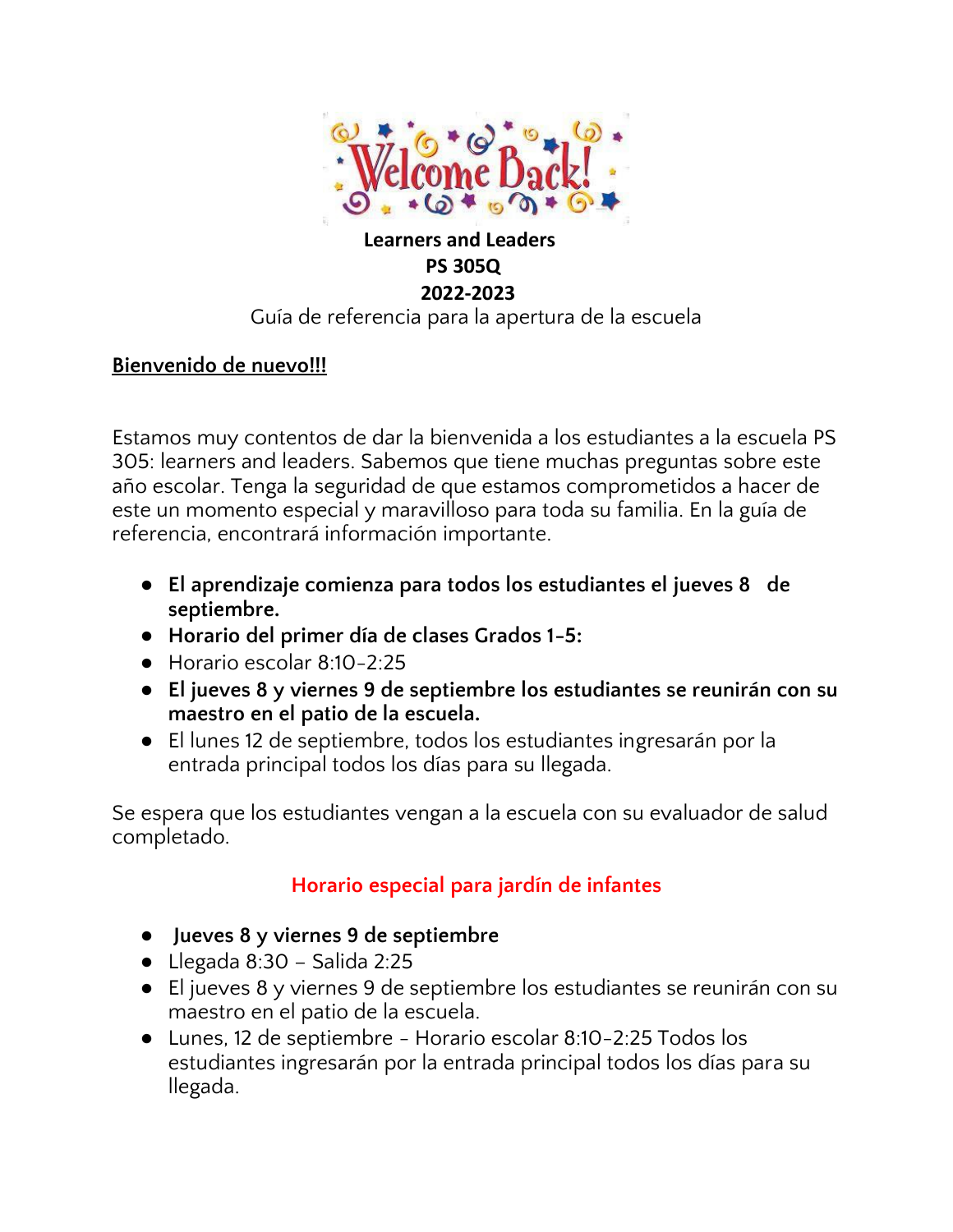**Orientación para padres de kínder:** miércoles 14 de septiembre a las 8:30 a. m. en la cafetería del campus 305.

**Horario especial para 3K y Pre-K**

### **Estudiantes de 3K:**

- **Jueves 8 y viernes 9 de septiembre**
	- o Grupo 1 (Estudiantes cuyo apellido comienza con A-L)
		- o Llegada 8:30 Salida 9:30
	- o Grupo 2 (Estudiantes cuyo apellido comienza con M-Z)
		- o Llegada l- 10:00 Salida 11:00
- **El jueves 8 de septiembre,** los padres se quedarán con su hijo.
- **El viernes 9 de septiembre,** los padres se quedarán con su hijo.
- **El lunes 12 de septiembre,** todos los estudiantes asisten a la escuela de 8:30 a 11:30.

Los padres se reunirán con el líder escolar y la coordinador de padres, de 10:30 a 11:30 en la biblioteca de la escuela.

- **El martes 13 de septiembre:** primer día completo de clases.
	- o Horario escolar 8:10-2:25

## **Estudiantes de prekínder:**

• **Jueves 8 y viernes 9 de septiembre**

- o Grupo 1 (Estudiantes cuyo apellido comienza con A-L) o Llegada - 8:30 - Salida - 9:30
- o Grupo 2 (Estudiantes cuyo apellido comienza con M-Z)
	- o Llegada l- 10:00 Salida 11:00

• **El jueves 8 de septiembre**, los padres se quedarán con su hijo.

• **El viernes 9 de septiembre**, los padres se quedarán con su hijo.

• **El lunes 12 de septiembre**, todos los estudiantes asisten a la escuela de 8:30 a 11:30.

- **El martes 13 de septiembre:** primer día completo de clases.
	- o Horario escolar 8:10-2:25

Los padres se reunirán con el líder escolar y la coordinador de padres, de 8:30 a 9:30 en la cafetería del edificio TRS.

Procedimientos COVID:

Los estudiantes con fiebre de 100.0 grados F o más y/o cualquier síntoma de COVID-19 serán colocados en la sala de aislamiento de la escuela. Se requerirá que un padre o tutor recoja al estudiante.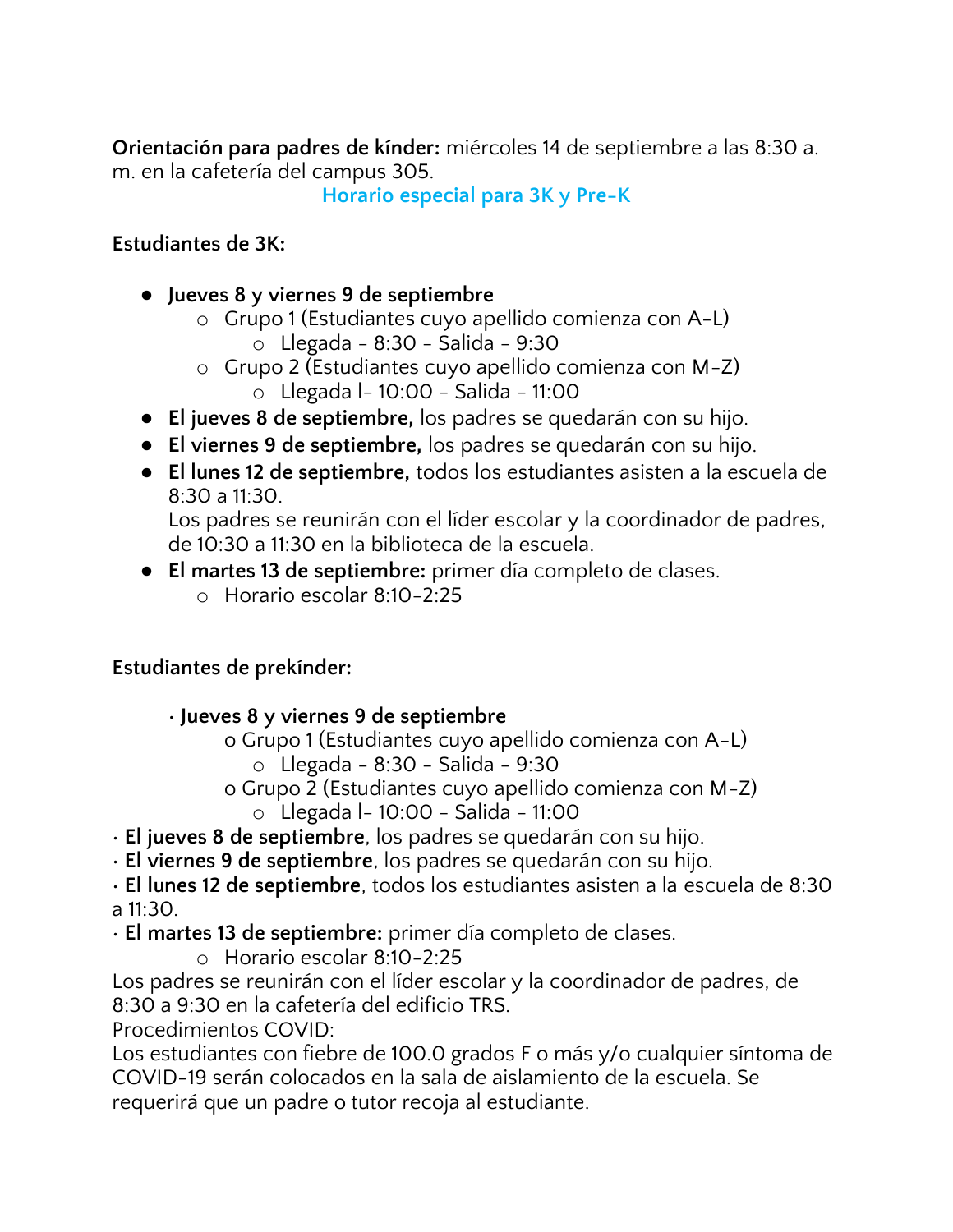#### **Lavado de manos:**

El lavado de manos es fundamental y se les pedirá a los estudiantes que se laven las manos regularmente durante el día. También se proporcionará desinfectante de manos en todas las aulas. Los estudiantes pueden traer su propio desinfectante para manos, pero no deben compartirlo con sus compañeros.

Se les pedirá a los estudiantes que se laven las manos o usen desinfectante para manos cuando entren al salón de clases por la mañana y antes de almorzar.



**Llegada y Salida**

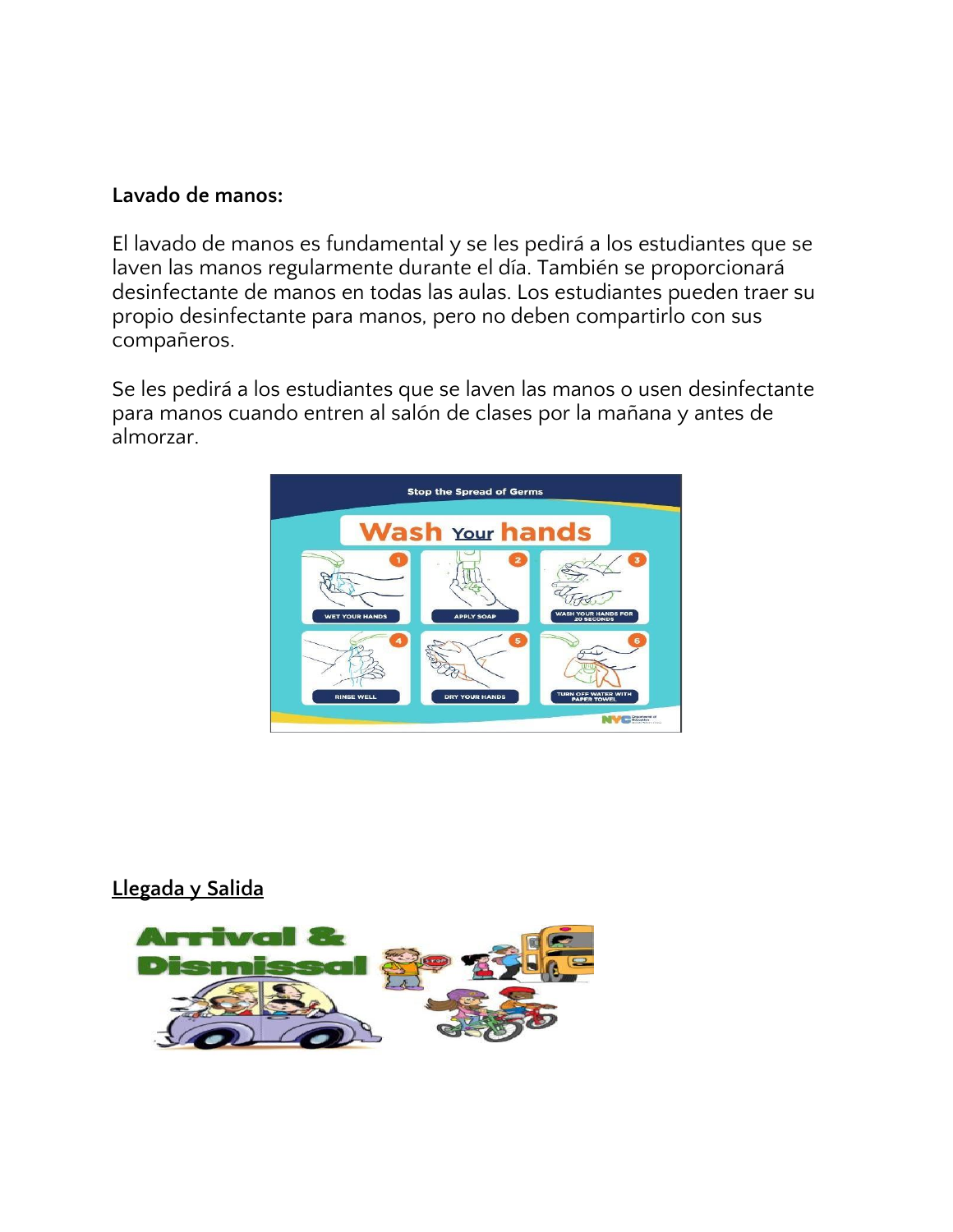Todos los estudiantes ingresarán por la entrada principal tanto en el campus 305 como en el edificio TRS:

| Grado                                  | Hora de llegada | Salida                                                |
|----------------------------------------|-----------------|-------------------------------------------------------|
| 3K,<br>Kindergarten,<br>Grade 1, Grade | 8:10            | Entrada principal Campus 305<br>(Seneca Ave) Salida 1 |
| Pre-K, Grado<br>3, Grado 4,<br>Grado 5 | 8:10            | Entrada principal (Edificio<br><b>TRS</b>             |

### o **La entrega temprana comenzará a las 7:45.**

o Estaremos revisando las evaluaciones diarias de salud. Será su responsabilidad venir a la escuela con la evaluaciones de salud completo. Puede mostrar el Health Screener completado en su teléfono. El Health Screener se puede encontrar en [Healthscreening.schools.nyc](http://healthscreening.schools.nyc/)

### **Llegada del estudiante**

## **Campus de la escuela pública 305**

Los padres de los grados K, 1 y 2 no podrán ingresar al edificio. Por favor, despídase de su hijo en la puerta.

Un padre de 3K podrá ingresar al edificio con su hijo durante la llegada del primer día de clases.

## **Edificio TRS**

Los padres de estudiantes en los grados 3-5 no podrán ingresar al edificio. Por favor, despídase de su hijo en la puerta.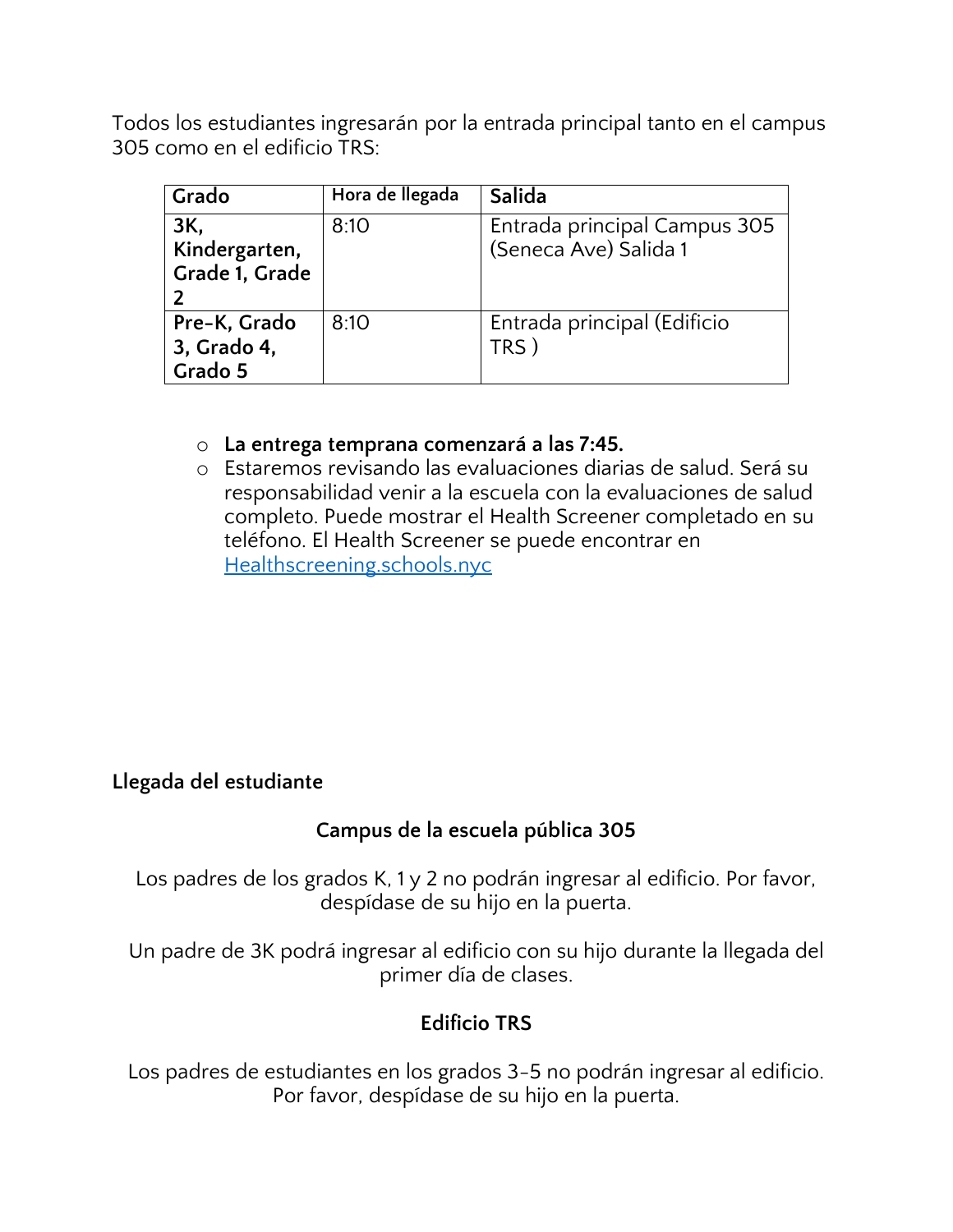Se permitirá que un padre de Pre-k ingrese al edificio con su hijo durante la llegada el primer día de clases.

## **Despido de Estudiantes**



Los horarios de salida se escalonarán como se indica a continuación:

| Grado           | Horarios de<br>salida |
|-----------------|-----------------------|
| 3K and Pre-K    | 2:20                  |
| Kindergarten    | 2:25                  |
| 1st             | 2:25                  |
| 2 <sub>nd</sub> | 2:25                  |
| 3rd             | 2:25                  |
| 4 <sup>th</sup> | 2:28                  |
| $\nabla$ th     | 2:28                  |

Todos los estudiantes saldrán del patio de la escuela.

Los maestros despedirán a un estudiante a la vez cuando vean a un padre o persona autorizada. Por favor sea paciente e indíquele a su hijo que espere hasta que el maestro lo envíe a reunirse con usted.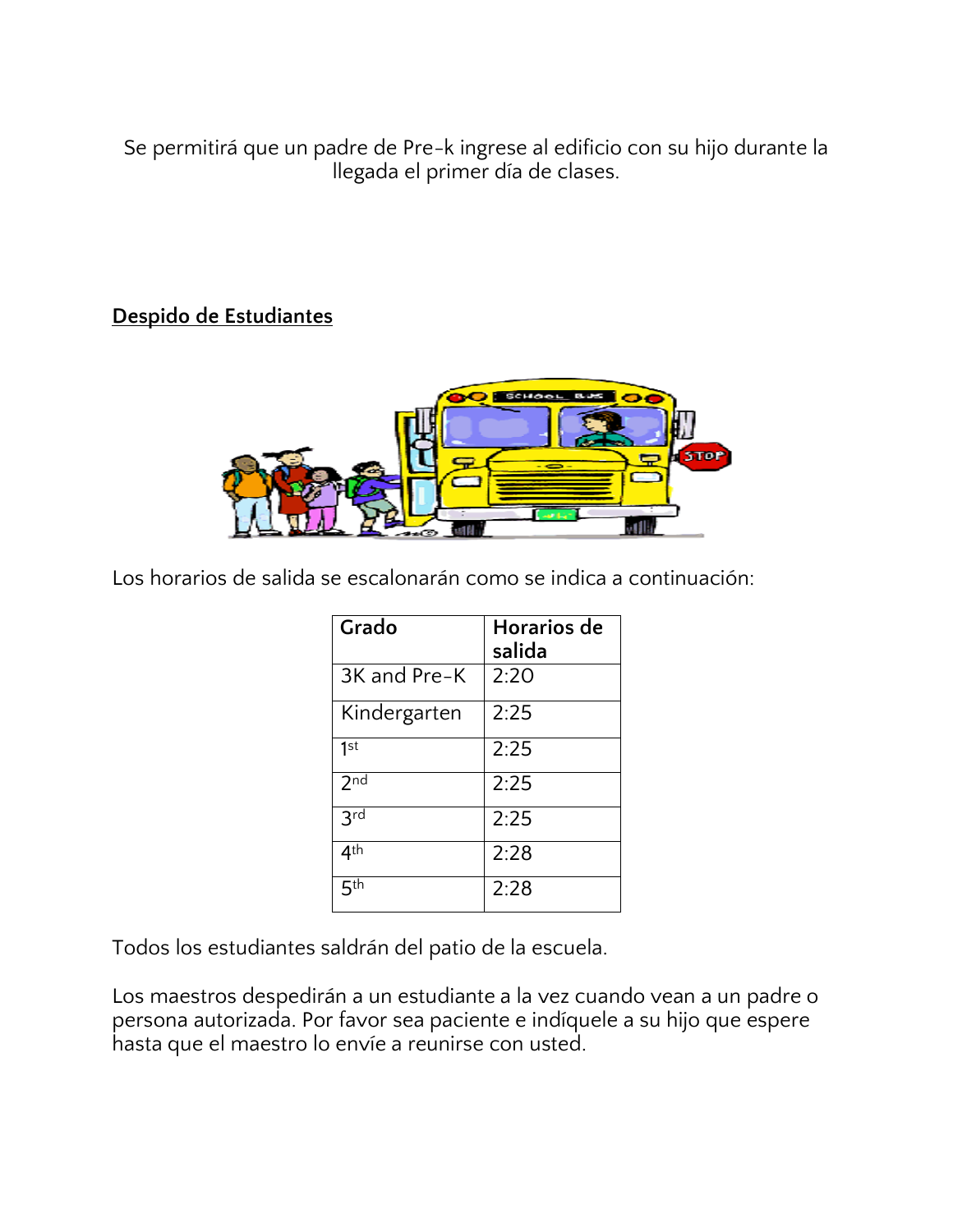**POR FAVOR SEA PRONTO A LA SALIDA**. La mejor manera de garantizar la seguridad es recoger a su hijo puntualmente a la hora de salida designada. Intenta llegar 5 minutos antes. Es más seguro para usted esperar a su hijo en el patio de la escuela que que su hijo lo espere a usted.

### **Recogida anticipada:**



Si necesita recoger a su hijo de la escuela, DEBE proporcionarnos una nota en la mañana que indique la hora de recogida. Si olvida enviar una nota, DEBE llamar a la oficina principal antes de llegar a la escuela. Los maestros del salón tendrán a su hijo listo para cuando llegue. Recuerde traer su identificación con foto y prueba de vacunación**.**

### **Padres/visitantes en el edificio:**

Es imperativo mantener seguros a nuestros estudiantes y personal. Si necesita hablar con el maestro de su hijo, envíe un correo electrónico al maestro del aula de su hijo para programar una llamada o una videoconferencia.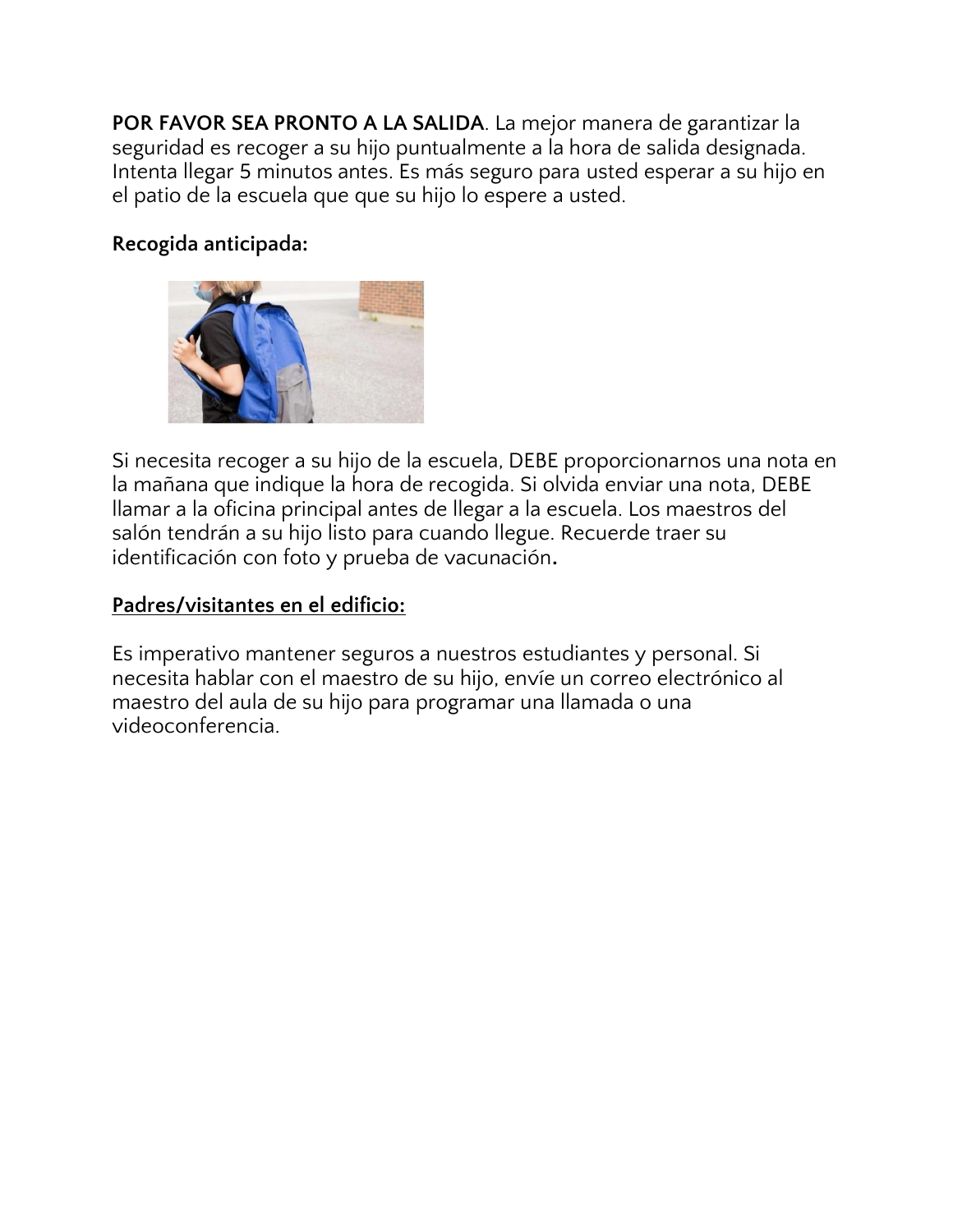### **Procedimientos de comidas**



Los estudiantes deberán lavarse las manos o usar desinfectante para manos antes de comer cualquier comida. Los estudiantes pueden traer su propio desinfectante para manos, pero no se les permitirá compartirlo con sus compañeros de clase.

### **Desayuno**

A los estudiantes se les dará el desayuno en una bolsa cuando entren al edificio de la escuela cada mañana. Los desayunos estarán disponibles en cada entrada. Los estudiantes desayunarán en sus salones de clases durante el tiempo de instrucción.

#### **Almuerzo**

El almuerzo se comerá en la cafetería para estudiantes.

#### **Suministros para estudiantes**



• Al ingresar a sus salones de clases, los estudiantes colocarán sus mochilas y chaquetas en los armarios.

• Los estudiantes deben traer sus suministros diariamente. La lista adicional apropiada para el grado está disponible en el sitio web.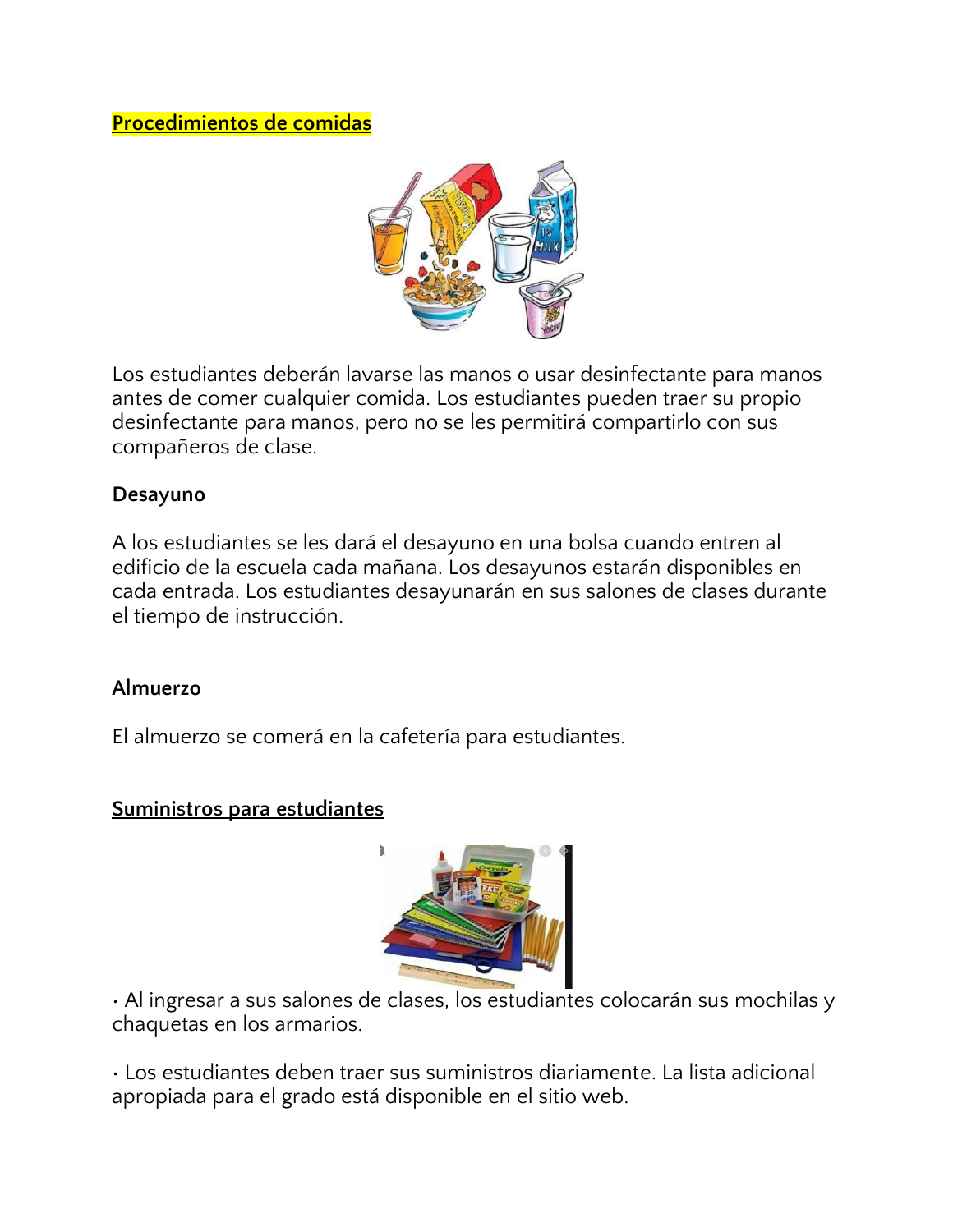• Todos los útiles deben estar claramente etiquetados con el nombre y la clase del niño.

### **Conociendo al maestro/a virtualmente**



- Todos los estudiantes tendrán la oportunidad de conocer a su maestro y compañeros de clase virtualmente el martes 13 de septiembre, Horario del maestro en el salón de clases de 6:00 p. m. a 6:25 p. m. o de 6:30 p. m. a 6:55 p. m.
- Técnicos fuera del aula de 5:00 p. m. a 5:25 p. m. o de 5:30 p. m. a 5:55 p. m.
- Recibirá un correo electrónico del maestro de su hijo que le proporcionará el enlace para unirse.



**Toda la comunicación de la escuela y los maestros se realizará a través de Class DOJO. Es imperativo que se registre en la cuenta de la escuela y en la cuenta del maestro de su hijo. Por favor, descargue la aplicación (App).**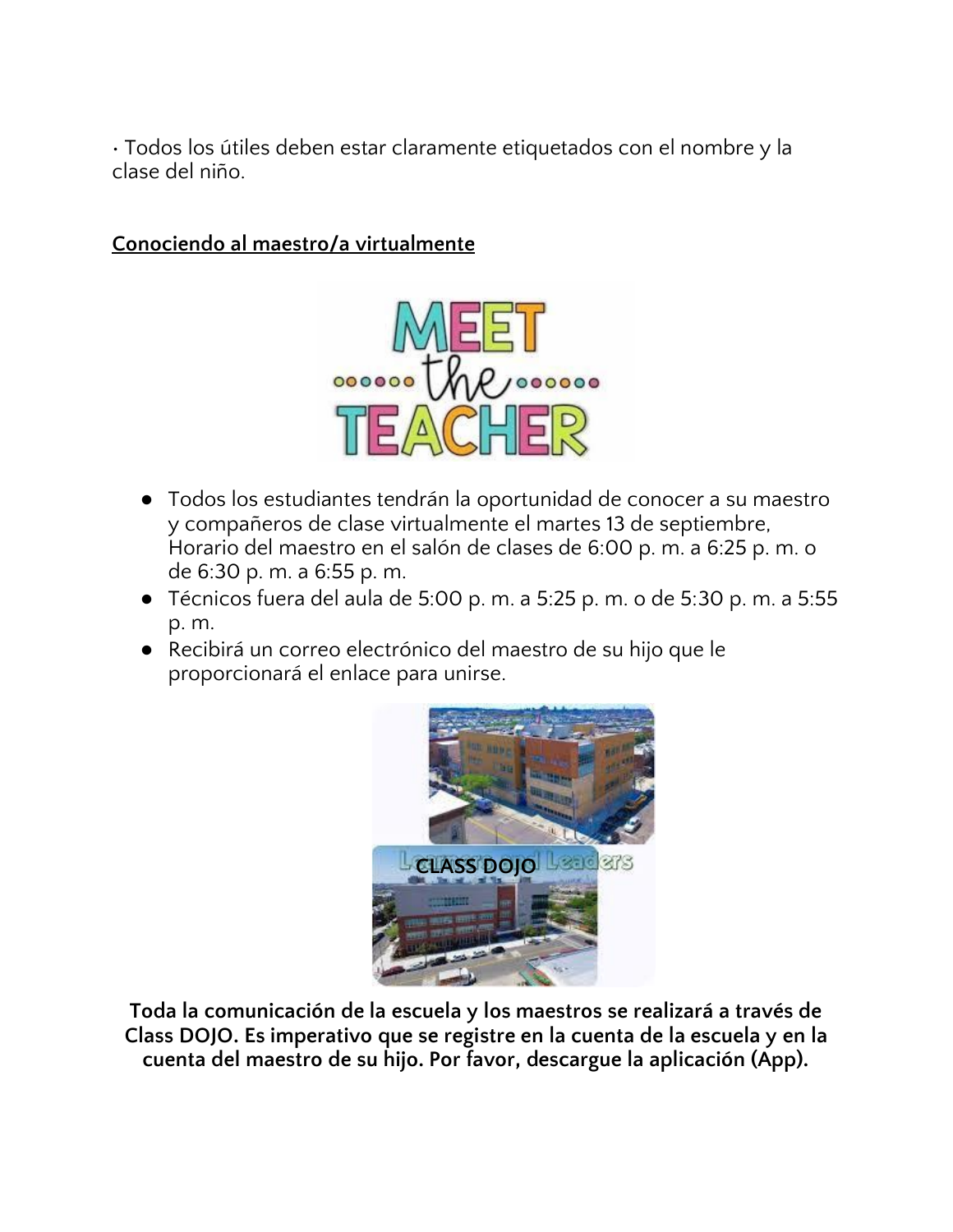

### **Cada publicación en Class Dojo puede ser traducida con un simple toque por los padres a su idioma preferido. Disponible en la web, iOS y Android**

Continúe visitando nuestro sitio web en:

<https://www.ps305.com/>



\*\* TENGA EN CUENTA QUE TODOS LOS PROCEDIMIENTOS Y PROTOCOLOS INDICADOS EN ESTE DOCUMENTO ESTÁN SUJETOS A CAMBIOS Y REVISIONES EN UN ESFUERZO PARA MEJORAR LAS PRÁCTICAS.

> مرحبا بالعودة **Learners and Leaders PS 305Q 2022-2023**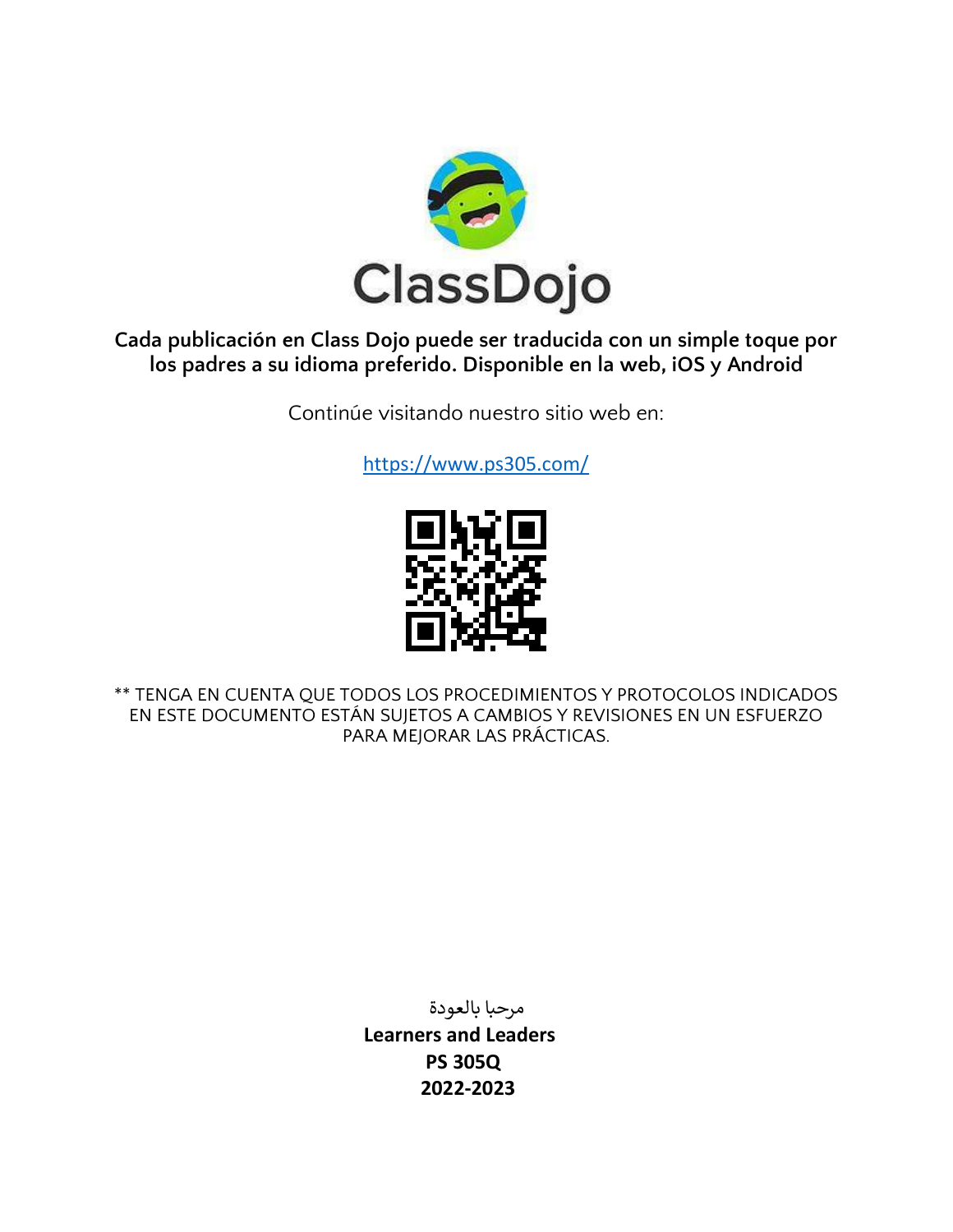### دليل ارشاد افتتاح المدرسة

#### مرحبا بكم !!

ي ֦֧֦֧֦֧֦֧֦֧֦֧֦֧֧֦֧֧֦֧֛֚֚֡֜֜֓֜֜֓֜֜֜֞֓֡֡֜ .<br>يسعدنا جدًا الترحيب بالطلاب مرة أخرى في PS PS - المتعلمون والقادة. نحن نعلم أن لديك العديد من .<br>الأسئلة حول هذا العام الدراسي. يرجى التأكد من أننا ملتزمون بجعل هذا وقتًا مميزًا ورائعًا لعائلتك بأكملها. ֧֦֧֦֧֢ׅ֦֧֡֝֟֟֓֝֝֜֜֜֜֜֜֜֜֜<br>֧֚֚֚֚֚֚֚֚֚֚֚֚֚֚֝ ستجد في الدليل المرجعي بعض المعلومات المهمة. ي ֚֚֚֚֡

> \*يبدأ الدراسة لجميع الطالب يوم الخميس 8 سبتمىت. \*اليوم األول من جدول المدرسة للصفوف :5-1 + ساعات المدرسة ٢:٢٥-٨:١٠ + الخميس ٨ سبتمبر و الجمعة ٩ سبتمبر الطلاب سوف يتقابلوا مع المدرس في فناء المدرسة. ֚֚֚֚֡  $\overline{\phantom{a}}$ + الاثنين ١٢ سبتمبر جميع الطلاب سوف يدخلون من المدخل الرئيسي كل يوم عند الوصول. ي ين بين .<br>من المتوقع أن يأتي الطلاب إلى المدرسة بعد الانتهاء من الفحص الطبي.

#### جدول مختلف لفصول الروضه

**•** الخميس 8 سبتمىتوالجمعة 9 سبتمىتوصول 8:30 – الخروج .2:25 + الخميس ٨ سبتمبر و الجمعة ٩ سبتمبر الطلاب سوف يتقابلوا مع المدرس في فناء المدرسه. ֚֚֚֚֡ •الإثنين 12 سبتمبر- ساعات المدرسة ٨:١٠— ٢:٢٥ جميع الطلاب سوف يدخلون من المدخل الرئيسي<br>-كل يوم عند الوصول. ت - - .<br>اجتماع أولياء الأمور أطفال الروضة - الأربعاء 14 سبتمبر الساعة 8:30 صباحًا في كافيتريا مبني 305. ي ي ֦֧֦֧֦֧֦֧֦֧֦֧֦֧֧֦֧֦֧֦֚֚֡֜֜֓֜֜֜֜֜֜֞֓֡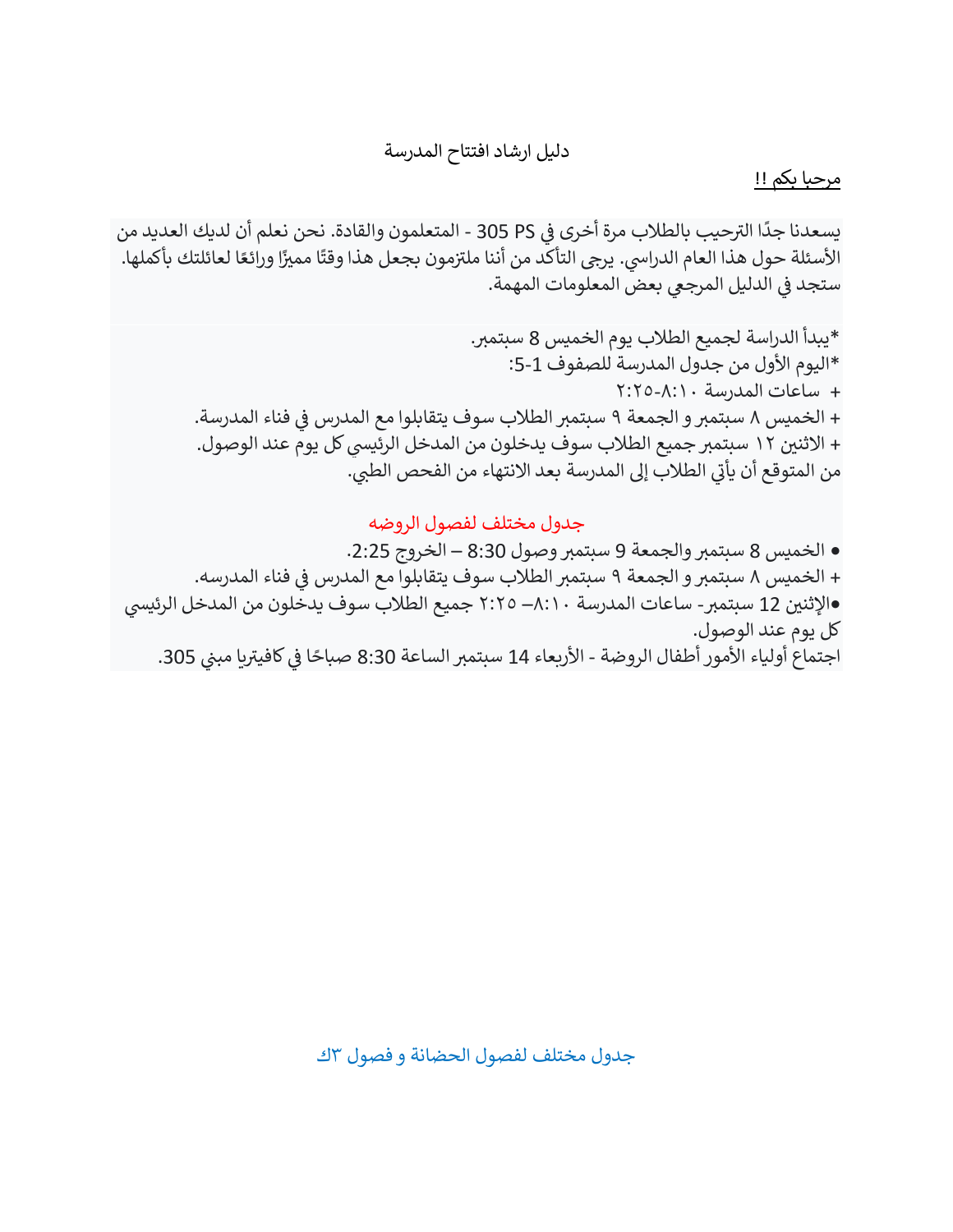طالب 3**K**: •الخميس 8 سبتمىتوالجمعة 9 سبتمىت \*المجموعة1)الطالب الذين يبدأ اسمهم األخ تL-A) + الوصول 8:30 -الخروج 9:30 \*المجموعة 2 )الطالب الذين يبدأ اسمهم األخ تبـ Z-M) + الوصول 10:00 - الخروج - 11:00 ، سيبق <sup>ر</sup> •يوم الخميس ، 8 سبتمىت اآلباء مع أطفالهم. ، سيبق <sup>ر</sup> •يوم الجمعة ، 9 سبتمىت اآلباء مع أطفالهم. يوم االثن ي 12 سبتمىت ، يذهب جميع الطالب إىل المدرسة من 8:30 إىل 11:30 • ير - - - ين -- - . . . .<br>سيجتمع أولياء الأمور مع قائد المدرسة ومنسق أولياء الأمور ، من الساعة 10:30 إلى 11:30 في مكتبة ي المدرسة. •يوم الثلاثاء 13 سبتمبر - أول يوم دراسي كامل. \*ساعات المدرسة :8 :2-10 25 طالب صف ما قبل الروضة: • الخميس 8 سبتمىتوالجمعة 9 سبتمىت \*المجموعة 1 )الطالب الذين يبدأ اسمهم األخ تبـ L-A)

 +الوصول - 8:30 - طرد - 9:30 \*المجموعة 2 )الطالب الذين يبدأ اسمهم األخ تبـ Z-M) +الوصول 10:00 - الخروج - 11:00

، سيبق <sup>ر</sup> • يوم الخميس ، 8 سبتمىت اآلباء مع أطفالهم.

، سيبق <sup>ر</sup> • يوم الجمعة ، 9 سبتمىت اآلباء مع أطفالهم.

• يوم االثن ي 12 سبتمىت ، يذهب جميع الطالب إىل المدرسة من 8:30 إىل 11:30

يس • يوم الثالثاء 13 سبتمىت- كامل. أول يوم درا يىل \*ساعات المدرسة ٨:١٠ ا ٢:٢٥ ب \* سيجتمع أولياء األمور مع قائد المدرسة ومنسق أولياء األمور ، من ٩:٣٠-٨:٣٠ كافت تيامب ي ف TRS.

إجراءات كوفيد : سيتم وضع الطلاب الذين يعانون من حمى تصل إلى 100.0 درجة فهرنهايت أو أعلى و / أو أي من أعراض 19-COVID في غرفة العزل بالمدرسة. سيُطلب من أحد الوالدين أو الوصي اصطحاب الطالب. ُ֦֧֦֧֦֧֦֧֦֧֦֧֦֧֦֧֧֦֧֧֦֧֜֜֓֓֜֜֓֜֜

غسل اليدين: سبب عنهم في ين<br>يعد غسل اليدين أمرًا بالغ الأهمية وسيُطلب من الطلاب غسل أيديهم بانتظام طوال اليوم. سيتم أيضًا <sub>ይ</sub> توفير معقم اليدينِ في جميع الفصول الدراسية. يمكن للطلاب إحضار معقم اليدين الخاص بهم ، لكن لا ֦֧֦֧֦֚֚֚֚֡֝֝֜֜֜֜֜֜֜֜֜֜֝֜֜֞֜֝֜֝֜<del>֛</del> ر<br>ينبغي عليهم مشاركته مع أقرانهم.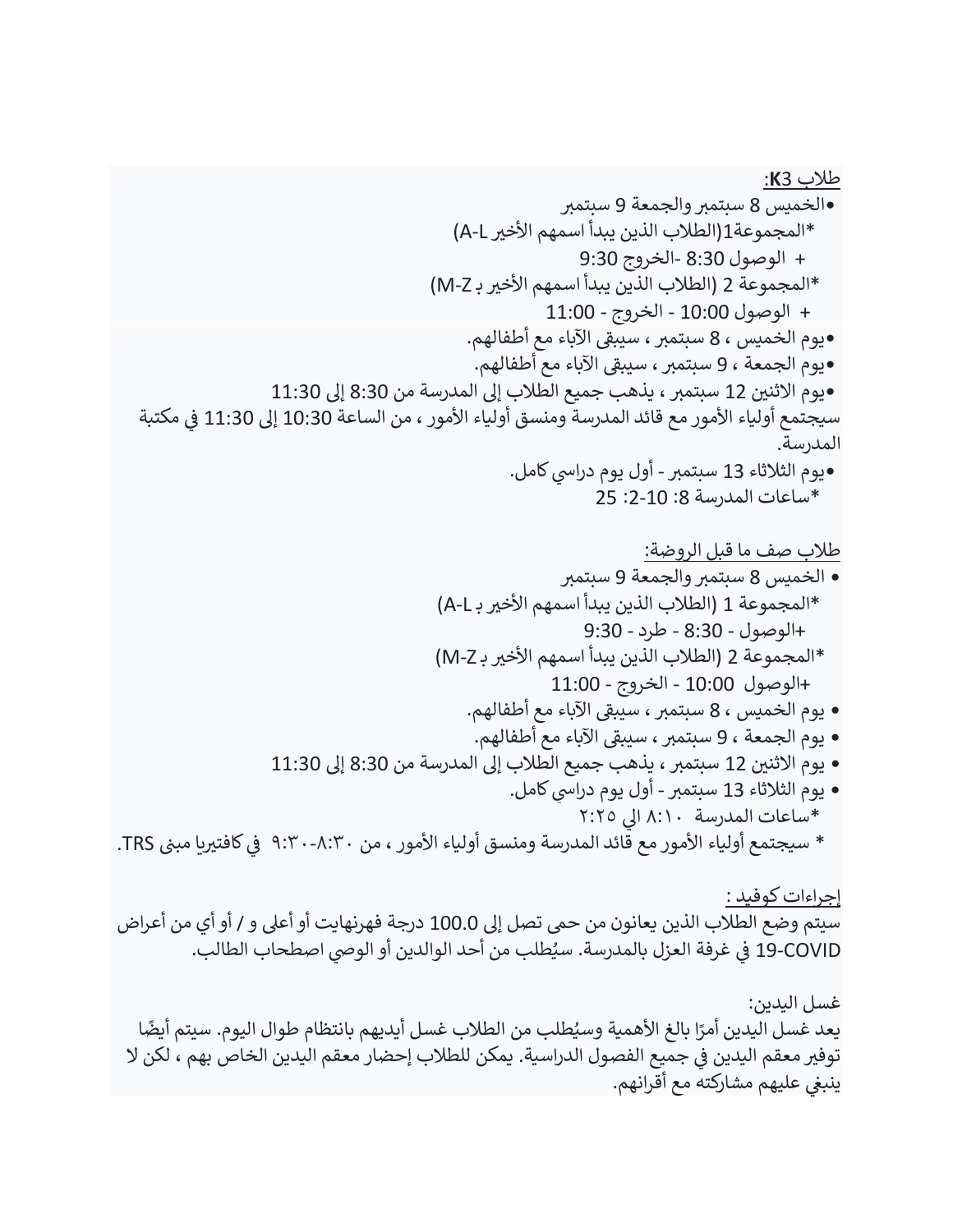سيُطلب من الطلاب إما غسل أيديهم أو استخدام معقم اليدين عند دخولهم الفصل في الصباح وقبل ي ֚֚֚֚֡ تناول الغداء.

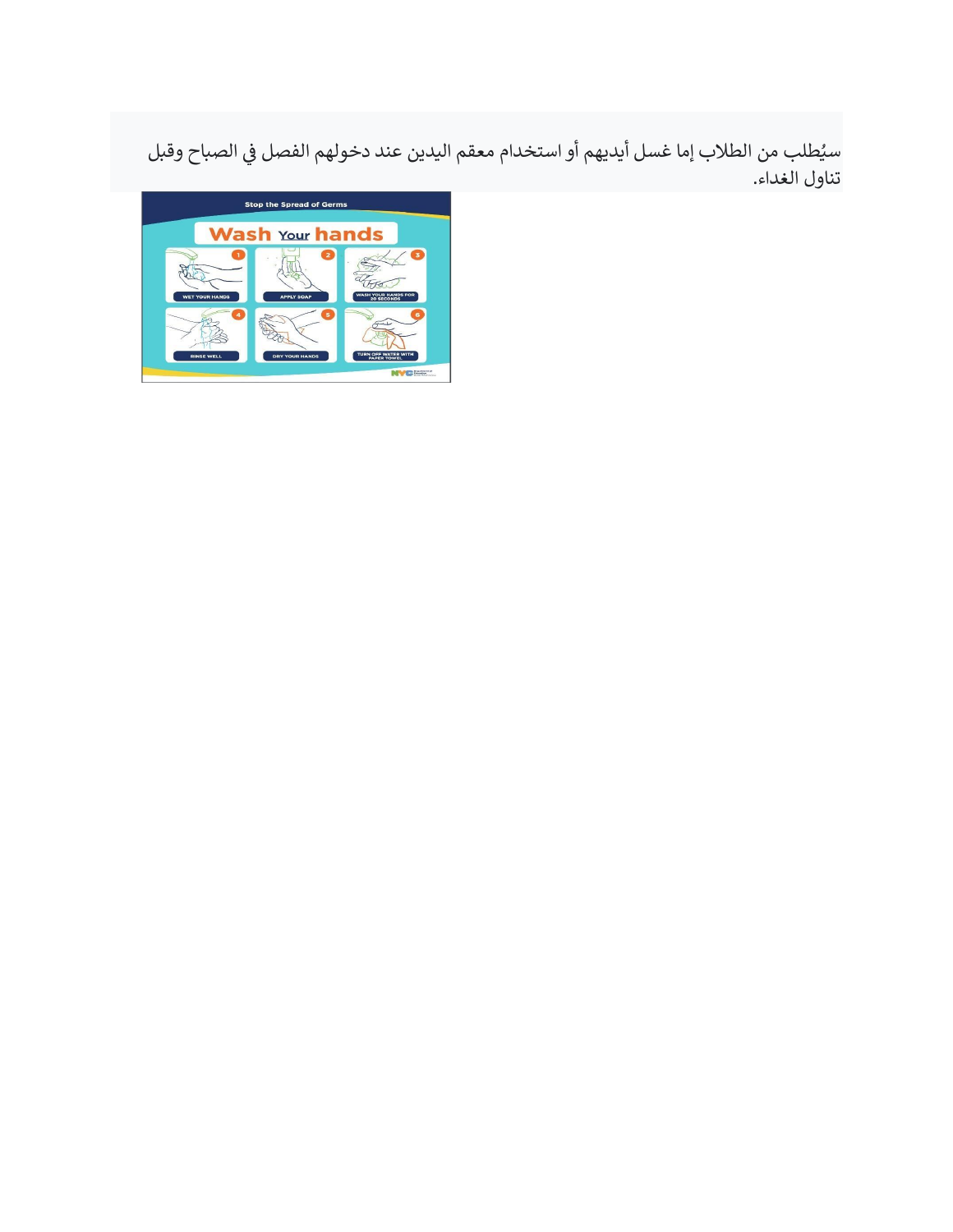#### <u>الوصول و الانصراف</u>



سيأتي جميع الطلاب من خلال المدخل الرئيسي في كل من مبني 305 ومبنى TRS: ي ي ֦֧֦֧֦֧֦֧֦֧֦֧֚֚֚֚֚֡֜֜֓֡֡֜֜֓֡֡֡֡֬

| Grade                                  | <b>Arrival Time</b> | <b>Exit</b>                                   |
|----------------------------------------|---------------------|-----------------------------------------------|
| ЗΚ,<br>Kindergarten,<br>Grade 1, Grade | 8:10                | المدخل الرئيسي لمبنى ٣٠٥ ( سينيكا ˈ<br>۱ مخرج |
| Pre-K, Grade 3,<br>Grade 4, Grade<br>5 | 8:10                | (TRS Building) المدخل الرئيسي                 |

o سيبدأ االحضار المبكر الساعة .7:45

إىل المدرسة مع الفحص ص يح o مكتمل. يم. ستكون مسؤوليتك أن تأت <sup>ر</sup> سنقوم بالفحص الص يح اليو ي يمكنك إظهار برنامج Health Screener المكتمل في هاتفك ، ويمكن العثور على Health Screener ي ֦֧֦֧֦֧֦֧֦֧֦֧֚֚֚֡֜֜֓֡֜֜ Healthscreening.schools.nyc عىل

وصول الطالب:

مبنى 305 **PS** ي

. ي ---- - -<br>لن يُسمح لأولياء الأمور الطلاب في الصفوف K و 1 و 2 بالتواجد في المبنى. من فضلك قل وداعا لطفلك ي ي ֦֧֦֧֦֧֦֧֦֧֦֧֚֚֚֡֜֜֓֡֜֜ عند الباب. سيسمح لأحد الوالدين K3 بالدخول إلى المبنى مع طفلهما أثناء الوصول فى اليوم (الأيام) الأول من ي ֦֧֦֧֦֧֦֧֦֧֦֧֦֧֚֚֡֜֜֓֡֜֜ المدرسة.

مبنی <mark>TRS</mark>: لن يُسمح لأولياء أمور الطلاب في الصفوف 3-5 بالتواجد في المبني. من فضلك قل وداعا لطفلك عند ي ֦֧֦֧֦֧֦֧֦֧֦֧֦֧֧֦֧֚֚֡֜֜֜֓ ا<br>أ ي ֦֧֦֧֦֧֦֧֦֧֦֧֦֧֧֦֧֚֚֡֜֜֜֓ الباب. سيسمح لأحد الوالدين فى مرحلة ما قبل الروضة بالدخول إلى المبنى مع طفلهما أثناء الوصول فى اليوم ي ֦֧֦֧֦֧֦֧֦֧֦֧֦֧֦֧֦֧֦֧֦֧֚֚֚֡֜֜֜֜֜ ي ֦֧֦֧֦֧֦֧֚֚֚֡֜֜֜ (الأيام) الأول من المدرسة.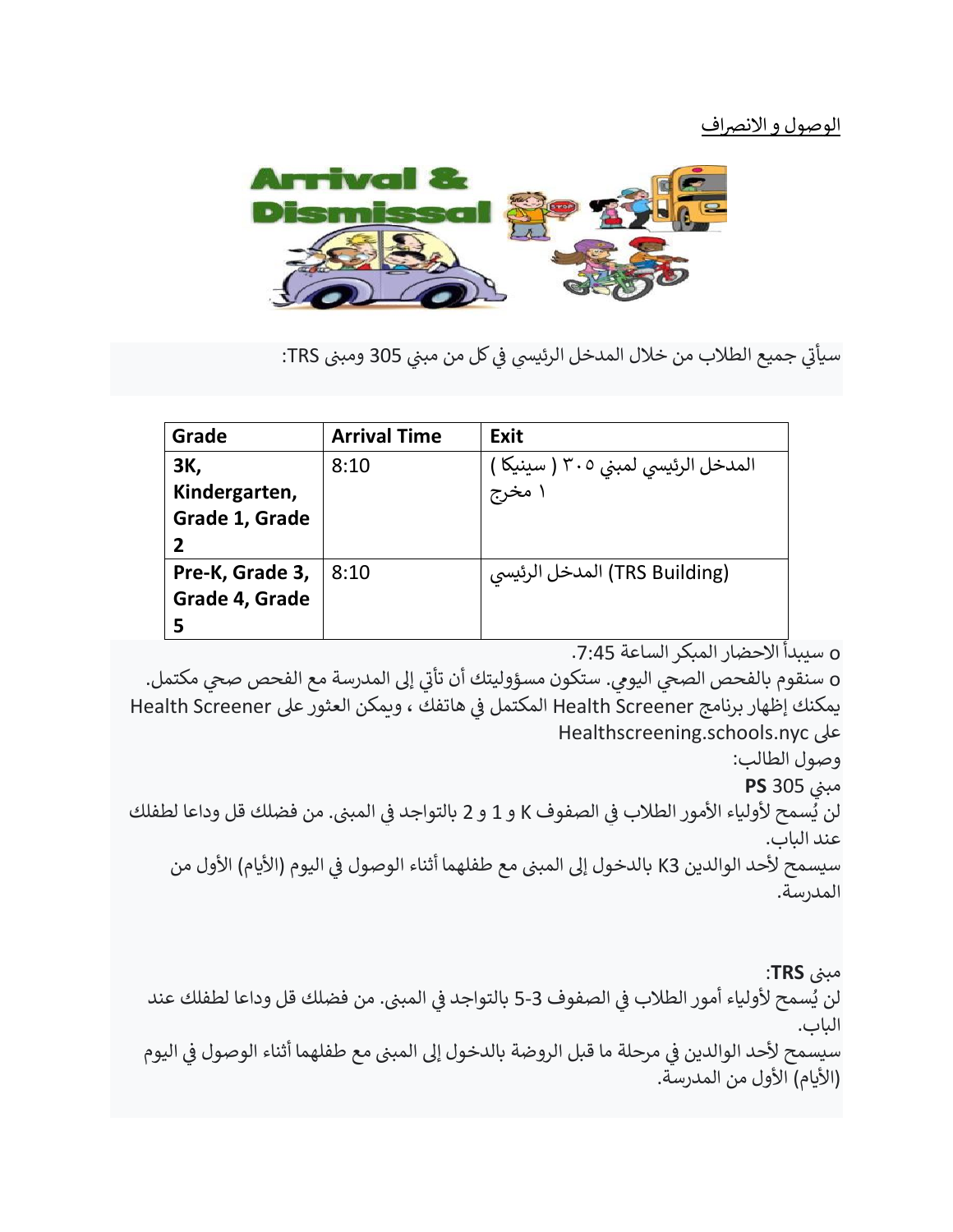

مواعيد الانصراف كما فى الجدول ادناه ي ֦֧֦֧֦֧֦֧֦֧֦֧֦֧֦֧֦֧֚֚֡֜֜֜֜֜֜֜֜֜֞֜֜

| Grade           | <b>Dismissal</b> |
|-----------------|------------------|
|                 | Time             |
| 3K and Pre-K    | 2:20             |
| Kindergarten    | 2:25             |
| 1 <sup>st</sup> | 2:25             |
| 2 <sup>nd</sup> | 2:25             |
| 3 <sup>rd</sup> | 2:25             |
| 4 <sup>th</sup> | 2:28             |
| 5 <sup>th</sup> | 2:28             |

سيتم انرصاف جميع الطالب من ساحة المدرسة.

سيقوم المعلمون بصرف طالب واحد في كل مرة عندما يرون أحد الوالدين أو الشخص المفوض. يرجى ي ֚֚֚֚֡ التحلي بالصبر وإرشاد طفلك إلى الانتظار حتى يرسله المعلم لمقابلتك.

ي ֚֚֚֚֡ من فضلك أرسل فورا عند الانصراف. أفضل طريقة لضمان السلامة هي اصطحاب طفلك على الفور في<br>من فضلك أرسل فورا عند الانصراف. ا **ا**<br>∶ً ى<br>وقت الانصراف المحدد. حاول أن تأتي مبكرًا بخمس دقائق. إن انتظار طفلك في ساحة المدرسة أكثر أمانً ֦֧֦֧֦֧֦֧֦֧֦֧֦֧֦֧֦֧֦֧֦֧֦֧֧֦֧֜֜֓ من انتظار طفلك لك.

التقاط طفلك مبكرا :

إذا كنت تريد التقاط طفلك من المدرسة قبل ميعاد الانصراف ، فيجب عليك تزويدنا بجواب فى الصباح ي ֦֧֦֧֦֧֦֧֦֧֦֧֧֦֧֚֚֡֜֜֓֜֜ توضح وقت الانصراف. إذا نسيت إرسال الجواب ، فيجب عليك الاتصال بالمكتب الرئيسى قبل وصولك<br>. إىل المدرسة. سيجهز معلمو الفصل طفلك لك عند وصولك. يرىج تذكر إحضار بطاقة الهوية الخاصة بك وإثبات التطعيم.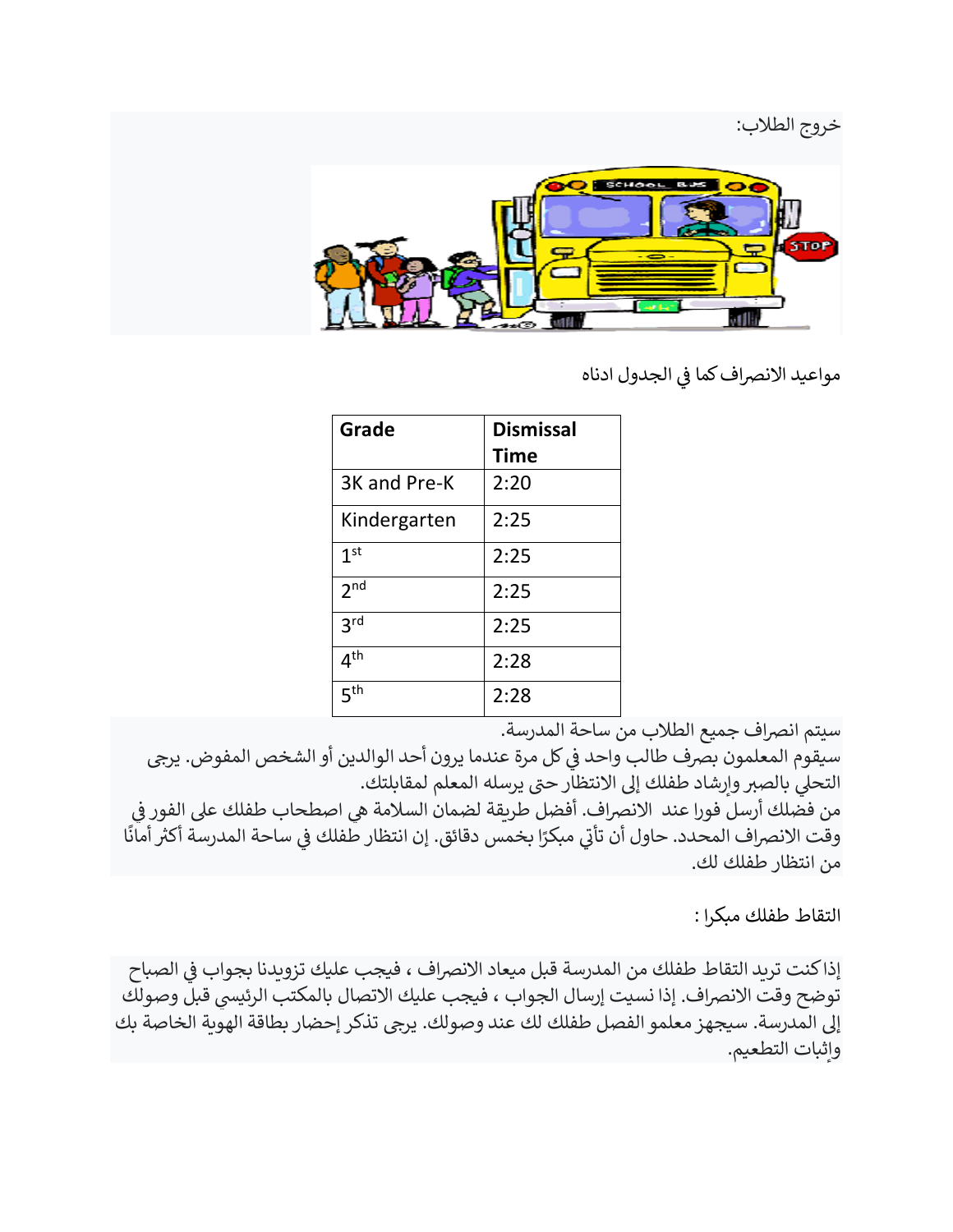

ال<mark>اباء / الزوار في المبني:</mark> ي ֦֧֦֧֦֧֦֧֦֧֪֦֚֚֚֚֚֡֜֜֓֡֡֜֜֓֡֡֡֡֜֝֜

من الضروري الحفاظ على سلامة طلابنا وموظفينا. إذا كنت بحاجة إلى التحدث إلى معلم طفلك ، فالرجاء ى<br>إرسال بريد إلكتروني إلى مدرس الفصل الخاص بطفلك من أجل تحديد موعد مكالمة أو مؤتمر عبر الفيديو. ي

إجراءات وجبات االكل :



سيُطلب من الطلاب غسل أيديهم أو استخدام معقم اليدين قبل تناول أي وجبة. يمكن للطلاب إحضار ያ<br>ፈ معقم اليدين الخاص بهم ولكن لن يُسمح لهم بمشاركته مع زملائهم فى الفصل. ي .<br>נ ै<br>१

وجبة إفطار : سيحصل الطلاب على وجبة الإفطار في حقيبة عند دخولهم مبنى المدرسة كل صباح. الإفطار سيكون ֦֧֦֧֦֧֦֧֦֧֦֧֦֧֦֧֧֦֧֧֦֧֜֜֓֓֜֜֓֓֜ متاحا عند كل مدخل. سيتناول الطلاب وجبة الإفطار فى فصولهم الدراسية خلال وقت التدريس. ي ֦֧֦֧֦֧֦֧֦֧֦֧֦֧֚֚֡֜֜֓֡֜֜

> غداء سيتم تناول الغداء في الكافتيريا للطلاب. ي ֦֧֦֧֦֧֦֧֚֚֚֡֜֜֜

> > الأدوات المدرسية :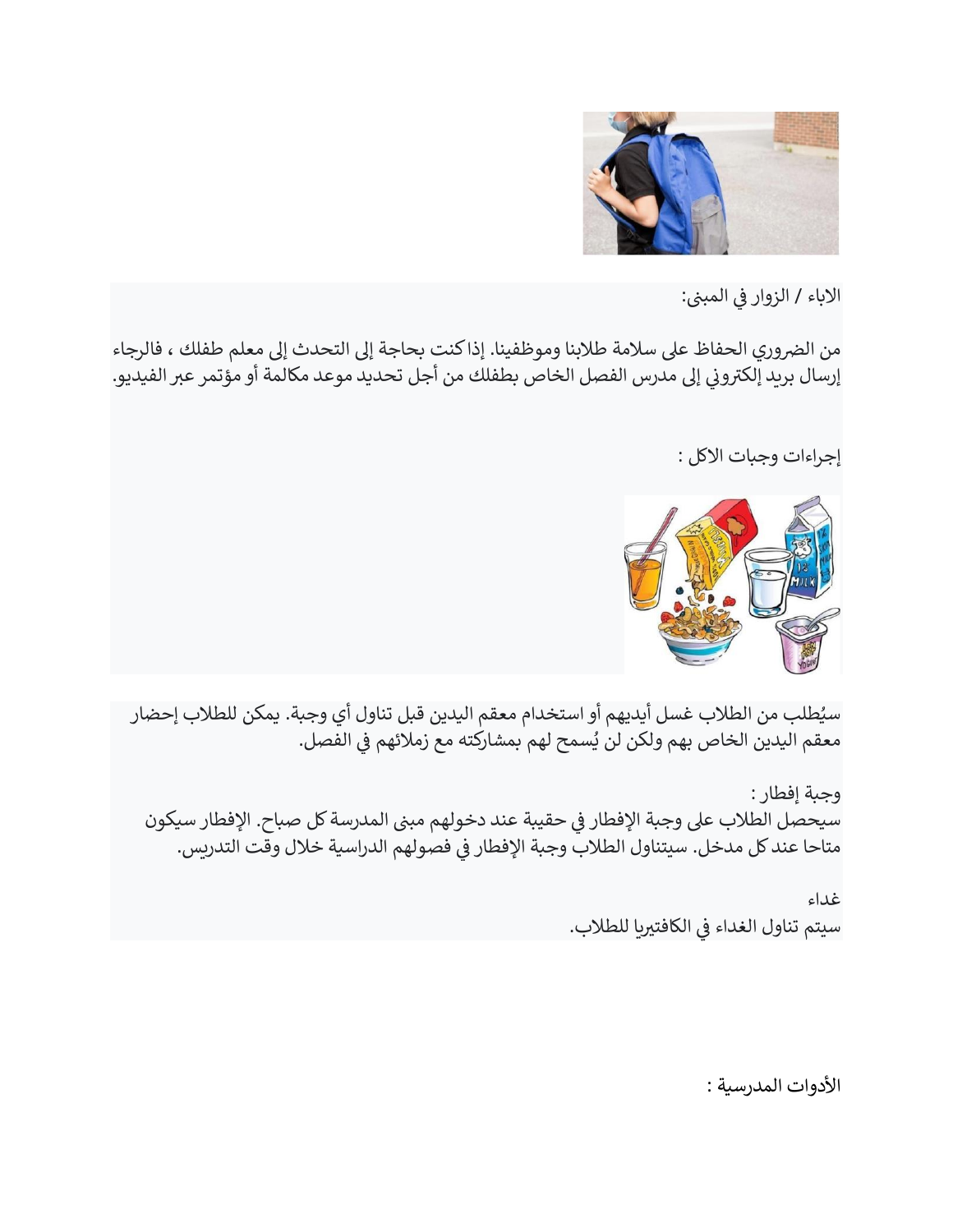

• عند دخول فصولهم الدراسية ، سيضع الطلاب حقائبهم المدرسية وستراتهم في الدولاب المخصص. ي ֦֧֦֧֦֧֦֧֦֧֦֧֦֧֦֧֧֦֧֦֧֦֜֜֓֜֜֜֜֜֜֞֓֡ • يجب على الطلاب إحضار ادواتهم المدرسية يوميًا. قائمة الأدوات المدرسية للصف متاحة على الموقع .<br>الإلكتروني للمدرسة. ي

• يجب وضع اسم الطفل علي جميع المستلزمات و فصله الدراسي.

مقابلة معلمك عبر الانترنت



• ستتاح لجميع الطلاب فرصة مقابلة معلمهم وزملائهم في الفصل اون لاين يوم الثلاثاء ، 13 سبتمبر ، ي ֚֚֚֬ ب عن الساعة من الساعة 6:00 مساءً حتى 6:25 مساءً أو 6:30 مساءً أو 6:30 مساءً - 6:55 مساءً.<br>أوقات مدرس الفصل الدراسي من الساعة 6:00 مساءً حتى 6:25 مساءً أو 6:30 مساءً - 6:55 مساءً. ً.<br>خارج الفصل 5:00 مساءً - 5:25 مساءً أو 5:30 مساءً . 55:55 مساءً - 5:55 مساءً.



● ستتلقى بريدًا إلكترونيًا من معلم طفلك يوفر لك رابطًا للانضمام. ريدً